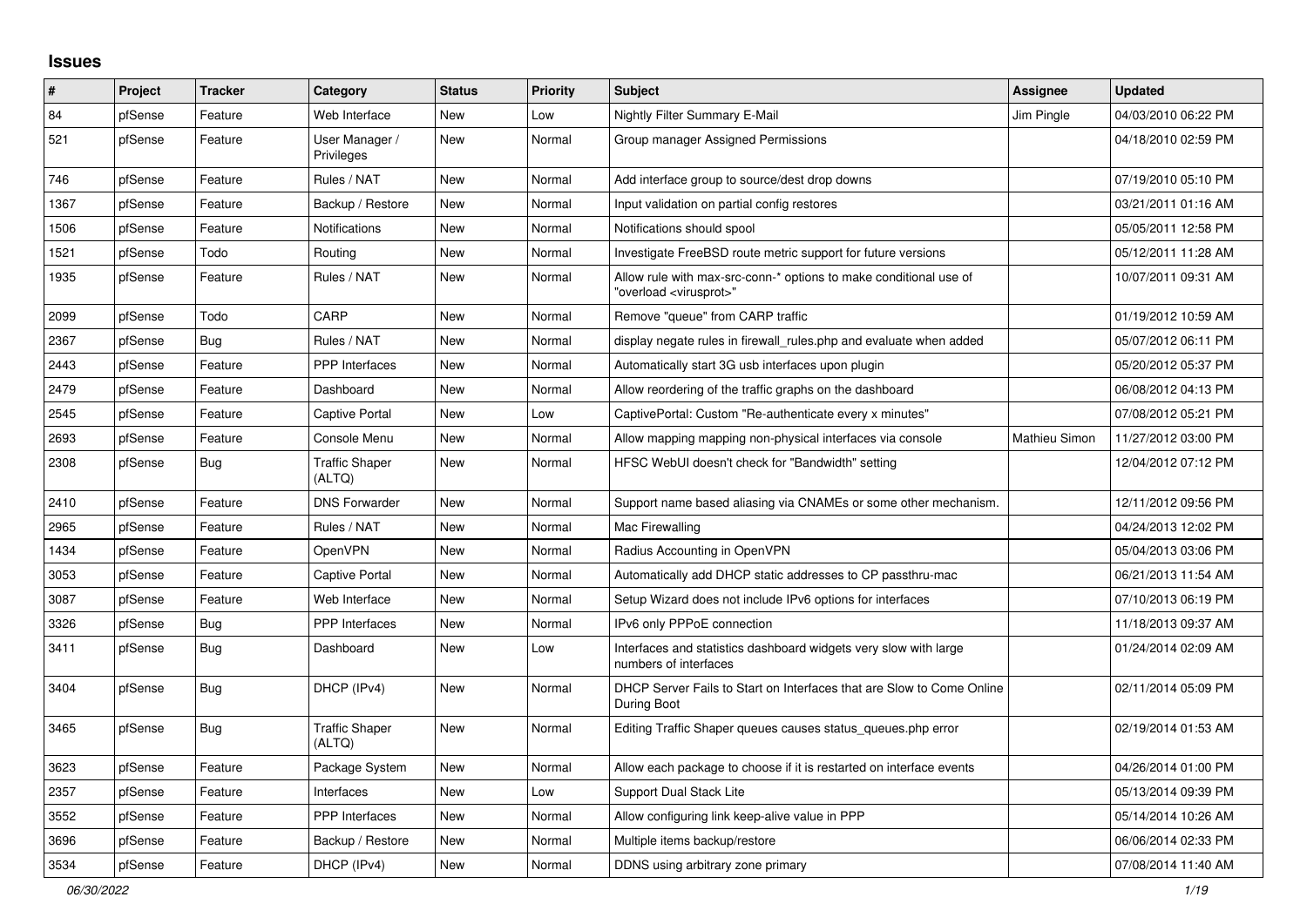| $\vert$ # | Project | Tracker    | Category                            | <b>Status</b> | <b>Priority</b> | <b>Subject</b>                                                                                          | <b>Assignee</b> | <b>Updated</b>      |
|-----------|---------|------------|-------------------------------------|---------------|-----------------|---------------------------------------------------------------------------------------------------------|-----------------|---------------------|
| 2335      | pfSense | Bug        | <b>Operating System</b>             | <b>New</b>    | Normal          | <b>IGMPProxy and CARP Results in System Instability Upon Reboot</b>                                     |                 | 07/19/2014 10:25 PM |
| 3793      | pfSense | Feature    | Rules / NAT                         | <b>New</b>    | Normal          | Enable external authentication support for rules                                                        |                 | 08/05/2014 01:09 PM |
| 2117      | pfSense | Feature    | <b>Operating System</b>             | <b>New</b>    | Normal          | 6RD support for ISPs like Swisscom                                                                      |                 | 08/22/2014 10:40 AM |
| 3899      | pfSense | Feature    | Web Interface                       | <b>New</b>    | Normal          | Add feature to allow reordering of <package> items in config.xml</package>                              |                 | 09/27/2014 04:40 PM |
| 3943      | pfSense | Feature    | <b>Operating System</b>             | <b>New</b>    | Low             | pf - divert-reply not implemented (usefull for haproxy)                                                 |                 | 10/16/2014 06:42 PM |
| 1848      | pfSense | Bug        | <b>Traffic Shaper</b><br>(Limiters) | Confirmed     | Normal          | Limiters after policy routing has taken place do not behave correctly                                   |                 | 10/25/2014 09:18 PM |
| 3358      | pfSense | Bug        | Package System                      | New           | Normal          | new version of <include file=""> is not required during reinstall all</include>                         |                 | 12/26/2014 12:13 PM |
| 2593      | pfSense | Feature    | <b>XMLRPC</b>                       | New           | Normal          | sync NTPD, SNMP config between HA members                                                               |                 | 01/14/2015 09:04 AM |
| 4292      | pfSense | Feature    | <b>RRD Graphs</b>                   | <b>New</b>    | Normal          | Show 95th Percentile for IPv6 Traffic in RRD Graphs                                                     |                 | 01/25/2015 02:24 PM |
| 4374      | pfSense | Feature    | <b>Notifications</b>                | <b>New</b>    | Low             | Add timestamps to notification e-mails                                                                  |                 | 02/05/2015 12:43 AM |
| 4467      | pfSense | Bug        | <b>Traffic Shaper</b><br>(ALTQ)     | <b>New</b>    | Normal          | Traffic Graphs shows wrong throughput when traffic shaping enabled                                      |                 | 02/23/2015 05:31 PM |
| 228       | pfSense | Feature    | Multi-WAN                           | <b>New</b>    | Normal          | Multi-WAN support with same gateway on multiple WANs                                                    |                 | 04/11/2015 01:10 AM |
| 4646      | pfSense | Feature    | Dashboard                           | New           | Normal          | Recover valuable vertical screen real estate in dashboard                                               |                 | 04/20/2015 07:46 PM |
| 4680      | pfSense | Bug        | <b>DHCP Relay</b>                   | New           | Normal          | DHCP relay does not work with DHCP server on other end of<br>OpenVPN tunnel                             |                 | 05/05/2015 06:55 PM |
| 4724      | pfSense | Feature    | <b>Captive Portal</b>               | <b>New</b>    | Low             | Captive Portal Status Add Client Hostname                                                               |                 | 05/22/2015 08:38 AM |
| 4798      | pfSense | Feature    | <b>DNS Resolver</b>                 | New           | Normal          | Make host and domain overrides available to both DNS Resolver and<br><b>DNS Forwarder</b>               |                 | 06/29/2015 02:14 AM |
| 4845      | pfSense | <b>Bug</b> | CARP                                | Confirmed     | High            | CARP preemption doesn't switch to backup where connectivity<br>between systems is lost but not NIC link |                 | 07/28/2015 07:55 AM |
| 4989      | pfSense | Feature    | <b>IPsec</b>                        | <b>New</b>    | Normal          | Allow all valid strongswan remote gateway options in gui                                                |                 | 08/20/2015 02:57 PM |
| 5075      | pfSense | <b>Bug</b> | Rules / NAT                         | Confirmed     | Normal          | pf errors that don't return a line number on first line don't file notice                               |                 | 09/01/2015 06:42 PM |
| 4628      | pfSense | Feature    | Web Interface                       | New           | Normal          | Add GUI to manage loader tunables (e.g. loader.conf.local)                                              |                 | 09/16/2015 04:28 PM |
| 1186      | pfSense | Bug        | <b>RRD Graphs</b>                   | Confirmed     | Normal          | When in pure routing mode the rrd graphs are blank                                                      |                 | 09/16/2015 04:31 PM |
| 5307      | pfSense | Feature    | <b>RRD Graphs</b>                   | <b>New</b>    | Low             | Add logarithmic scale option to RRD graphs                                                              |                 | 10/14/2015 07:37 AM |
| 5360      | pfSense | Feature    | UPnP/NAT-PMP                        | <b>New</b>    | Normal          | Add possibility to configure independent "UPnP & NAT-PMP"<br>instances                                  |                 | 10/31/2015 04:25 AM |
| 4406      | pfSense | Bug        | <b>Operating System</b>             | Confirmed     | Normal          | ALTQ problems with wireless cloned interfaces                                                           | Luiz Souza      | 11/19/2015 12:06 AM |
| 5469      | pfSense | <b>Bug</b> | Package System                      | Confirmed     | Low             | package.dtd XSD schema is a piece of pathetic, useless,<br>unmaintained junk                            |                 | 11/22/2015 06:26 AM |
| 5525      | pfSense | Feature    | OpenVPN                             | New           | Normal          | Add static routes for OpenVPN client remote peer addresses when<br>using non-default WANs               |                 | 11/25/2015 08:44 AM |
| 3115      | pfSense | Feature    | Multi-WAN                           | <b>New</b>    | Normal          | Traffic shaping for multi WAN                                                                           |                 | 12/07/2015 02:20 PM |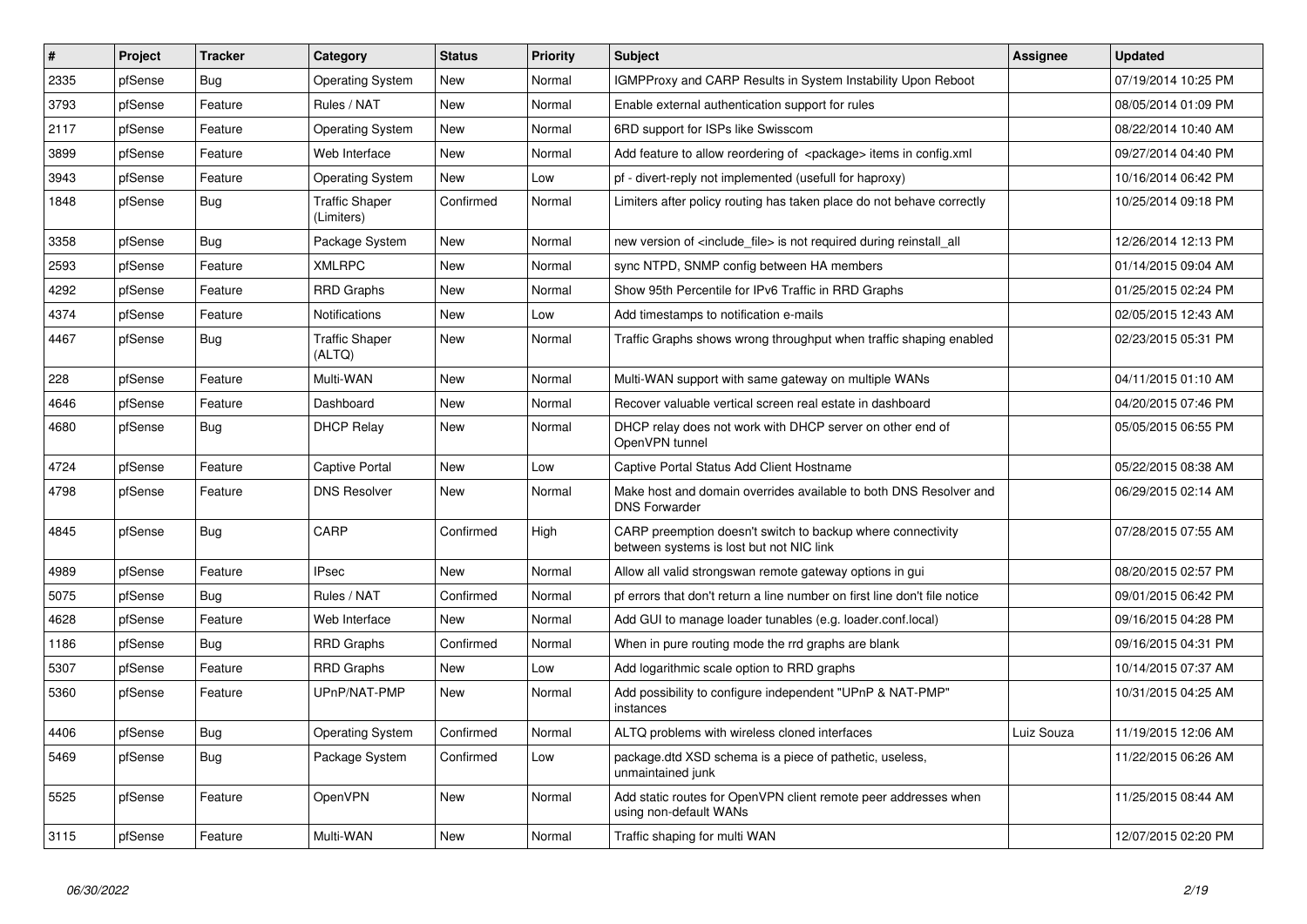| #    | Project | <b>Tracker</b> | Category                        | <b>Status</b> | Priority | <b>Subject</b>                                                                                               | Assignee             | <b>Updated</b>      |
|------|---------|----------------|---------------------------------|---------------|----------|--------------------------------------------------------------------------------------------------------------|----------------------|---------------------|
| 5658 | pfSense | <b>Bug</b>     | Captive Portal                  | Confirmed     | Low      | Files with the same name cannot be uploaded to multiple captive<br>portal zones                              |                      | 12/18/2015 07:19 PM |
| 290  | pfSense | Feature        | Multi-WAN                       | <b>New</b>    | Low      | Add Multi-WAN awareness to UPnP                                                                              |                      | 01/06/2016 05:24 PM |
| 4501 | pfSense | Feature        | Notifications                   | <b>New</b>    | Normal   | Allow email report to send multiple destination                                                              |                      | 02/06/2016 04:07 AM |
| 3706 | pfSense | Bug            | User Manager /<br>Privileges    | <b>New</b>    | Normal   | Permission order affects default page on limited accounts, but can't<br>reorder                              |                      | 02/06/2016 04:10 AM |
| 2276 | pfSense | Feature        | Certificates                    | New           | Normal   | Remote CRL fetch support                                                                                     |                      | 02/06/2016 04:14 AM |
| 1574 | pfSense | Feature        | User Manager /<br>Privileges    | New           | Normal   | Password quality enforcment.                                                                                 |                      | 02/06/2016 04:15 AM |
| 4165 | pfSense | Feature        | Rules / NAT                     | New           | Low      | Allow for security zones when defining interfaces and firewall rules.                                        |                      | 02/06/2016 04:35 AM |
| 5445 | pfSense | Todo           | Web Interface                   | <b>New</b>    | Normal   | Improve banner for "background activity"                                                                     |                      | 02/06/2016 04:43 AM |
| 32   | pfSense | Todo           | User Manager /<br>Privileges    | <b>New</b>    | Normal   | PPPoE Server users integration with user manager                                                             |                      | 02/06/2016 04:53 AM |
| 33   | pfSense | Todo           | User Manager /<br>Privileges    | <b>New</b>    | Normal   | L2TP users integration with user manager                                                                     |                      | 02/06/2016 04:53 AM |
| 371  | pfSense | Feature        | Rules / NAT                     | New           | Normal   | Allow moving of bogon and RFC 1918 rules                                                                     |                      | 02/06/2016 04:53 AM |
| 96   | pfSense | Feature        | Rules / NAT                     | New           | Normal   | Add "All local networks" to source and destination drop down boxen in<br>firewall rules                      |                      | 02/06/2016 04:53 AM |
| 986  | pfSense | Feature        | Web Interface                   | <b>New</b>    | Normal   | Dynamic states view                                                                                          |                      | 02/06/2016 04:58 AM |
| 1307 | pfSense | Feature        | Web Interface                   | New           | Normal   | Request: Option To Resolve Addresses in State Table Summary                                                  |                      | 02/06/2016 04:58 AM |
| 2138 | pfSense | Bug            | <b>RRD Graphs</b>               | <b>New</b>    | Normal   | RRD Wireless graph broken in BSS mode                                                                        |                      | 02/06/2016 04:59 AM |
| 2025 | pfSense | Feature        | Captive Portal                  | <b>New</b>    | Normal   | Captive Portal: Easy accessible Logout page instead of Logout pop-up<br>window                               |                      | 02/06/2016 04:59 AM |
| 2315 | pfSense | Feature        | <b>Traffic Shaper</b><br>(ALTQ) | <b>New</b>    | Normal   | Traffic Shaper - Adaptive Bandwidth Management                                                               |                      | 02/06/2016 05:07 AM |
| 5480 | pfSense | Todo           | Web Interface                   | <b>New</b>    | Low      | inconsistent display of default values in fields                                                             | Jared Dillard        | 03/01/2016 04:59 PM |
| 5950 | pfSense | Feature        | DHCP (IPv6)                     | New           | Normal   | DHCPv6 Server support for PD of PD-obtained networks                                                         |                      | 03/04/2016 03:04 AM |
| 5474 | pfSense | Feature        | Interfaces                      | New           | Normal   | Add 802.1x configuration to wired interfaces.                                                                |                      | 03/16/2016 04:32 PM |
| 5835 | pfSense | Feature        | OpenVPN                         | New           | Very Low | Improve OpenVPN client gateway detection in edge cases where the<br>remote does not send gateway information |                      | 03/20/2016 12:29 AM |
| 1675 | pfSense | <b>Bug</b>     | Captive Portal                  | New           | Normal   | Captive portal logout problems with pop-up blockers.                                                         | <b>Jared Dillard</b> | 03/28/2016 01:37 PM |
| 3862 | pfSense | Feature        | <b>IGMP Proxy</b>               | <b>New</b>    | Normal   | Allow configuration of IGMP proxy's 'quickleave' parameter from the<br>web interface                         |                      | 04/05/2016 03:24 AM |
| 6213 | pfSense | Feature        | <b>IPsec</b>                    | New           | Normal   | IPSEC: IPV4/IPV6 dual-interface-stack support for Mobile IKE                                                 |                      | 04/20/2016 07:48 AM |
| 6215 | pfSense | Feature        | Web Interface                   | New           | Normal   | Create consistent UI for admin access security                                                               |                      | 04/20/2016 03:05 PM |
| 6255 | pfSense | <b>Bug</b>     | <b>PPP</b> Interfaces           | Confirmed     | Low      | PPP Country/Provider/Plan configuration not saved                                                            |                      | 04/25/2016 07:15 PM |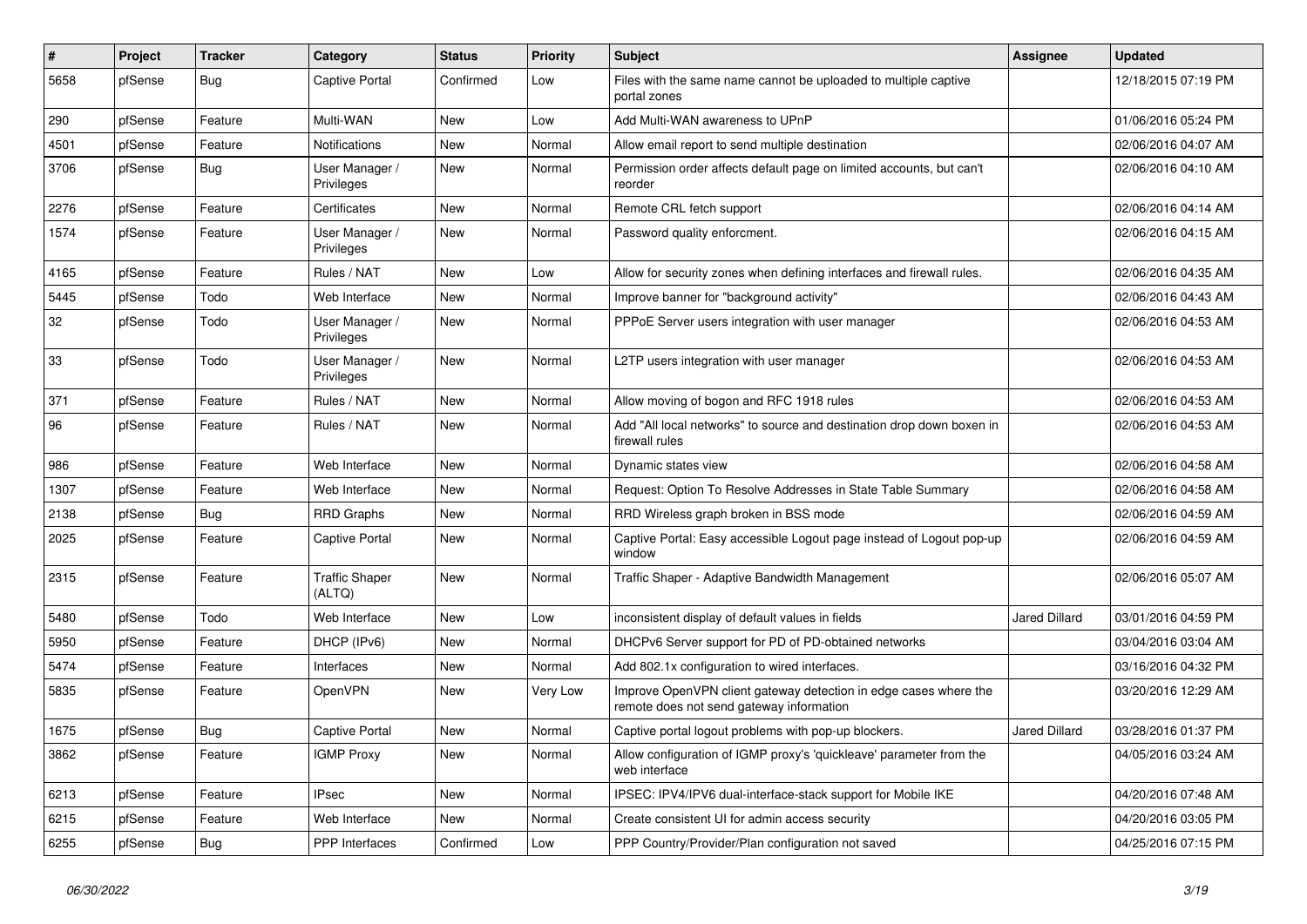| #    | Project | <b>Tracker</b> | Category                                        | <b>Status</b> | Priority | <b>Subject</b>                                                                                     | Assignee             | <b>Updated</b>      |
|------|---------|----------------|-------------------------------------------------|---------------|----------|----------------------------------------------------------------------------------------------------|----------------------|---------------------|
| 6361 | pfSense | Bug            | Web Interface                                   | New           | Low      | Responsive Mobile Menu issue                                                                       |                      | 05/16/2016 12:09 PM |
| 6386 | pfSense | Bug            | <b>IPv6 Router</b><br>Advertisements<br>(RADVD) | New           | Low      | Switching Router Advertisements to disabled should broadcast IP<br>Removal messages                |                      | 05/22/2016 10:44 PM |
| 6390 | pfSense | Todo           | Dashboard                                       | New           | Low      | Autoscale from Traffic Graph not correct size (big graphs)                                         |                      | 05/23/2016 01:38 PM |
| 6220 | pfSense | Bug            | <b>Operating System</b>                         | Confirmed     | Normal   | state mismatch with host-initiated traffic matching binat to IP not locally Luiz Souza<br>assigned |                      | 06/08/2016 09:23 AM |
| 6493 | pfSense | Bug            | Web Interface                                   | Confirmed     | Normal   | Dynamic DNS clients slow page load                                                                 |                      | 06/17/2016 03:43 AM |
| 6500 | pfSense | Feature        | Package System                                  | New           | Normal   | Should be a way to determine which packages are available without<br>having to update/install      |                      | 06/17/2016 05:34 PM |
| 6517 | pfSense | Bug            | IPsec                                           | Confirmed     | Normal   | Adding mobile IPsec phase 2 entries requires restart of strongswan                                 |                      | 06/21/2016 11:04 PM |
| 6580 | pfSense | Bug            | <b>Operating System</b>                         | Confirmed     | Normal   | Bridge with down member interface sends ICMP unreachables where<br>it shouldn't                    |                      | 07/05/2016 05:40 PM |
| 4428 | pfSense | Bug            | Interfaces                                      | Confirmed     | Normal   | Setting media option on em(4) leads to infinite link cycling                                       |                      | 07/06/2016 12:45 AM |
| 5887 | pfSense | Bug            | Interfaces                                      | Confirmed     | Normal   | hardware_offloading_applyflags sets/unsets most values when already<br>set correctly               |                      | 07/06/2016 03:31 PM |
| 5355 | pfSense | Bug            | IPsec                                           | New           | High     | on Dynamic WAN IP (DHCP Client) it takes 10 minutes before Phase1<br>reconnects                    |                      | 07/08/2016 10:29 PM |
| 4010 | pfSense | Feature        | OpenVPN                                         | <b>New</b>    | Normal   | OpenVPN always loads engines available on openssl                                                  |                      | 07/08/2016 10:29 PM |
| 5791 | pfSense | <b>Bug</b>     | Rules / NAT                                     | Confirmed     | Normal   | tftp-proxy functionality is easilly broken by unrelated rules                                      |                      | 07/10/2016 12:24 AM |
| 6605 | pfSense | Bug            | Interfaces                                      | Confirmed     | Normal   | rc.linkup logic issues with actions taken                                                          |                      | 07/12/2016 07:46 PM |
| 3382 | pfSense | Bug            | <b>IGMP Proxy</b>                               | New           | Normal   | IGMPPROXY fails with more than 32 interfaces                                                       |                      | 07/12/2016 11:01 PM |
| 6608 | pfSense | Feature        | Backup / Restore                                | New           | Low      | backup and restore dhcp                                                                            |                      | 07/13/2016 04:09 PM |
| 6614 | pfSense | Bug            | Web Interface                                   | Confirmed     | Normal   | Dashboard high CPU usage                                                                           |                      | 07/14/2016 03:04 PM |
| 6569 | pfSense | Feature        | NTPD                                            | New           | Normal   | Support Rockwell ZODIAC binary protocol (Jupiter receiver) for high<br>precision                   | Jim Pingle           | 07/18/2016 11:45 AM |
| 6627 | pfSense | Bug            | Rules / NAT                                     | <b>New</b>    | Normal   | floating tab match rules ignore quick action so should be removed                                  |                      | 07/18/2016 02:15 PM |
| 6697 | pfSense | Todo           | Web Interface                                   | New           | Low      | White squares around the numeric values in the Status / Queues page                                | Jared Dillard        | 08/15/2016 03:19 AM |
| 6727 | pfSense | Todo           | Web Interface                                   | New           | Very Low | Missing file apple-touch-icon-precomposed.png?                                                     | <b>Jared Dillard</b> | 08/18/2016 02:10 PM |
| 5367 | pfSense | <b>Bug</b>     | Web Interface                                   | New           | Normal   | Safari repeatedly tries to reload dashboard                                                        | Jared Dillard        | 08/22/2016 11:08 AM |
| 6011 | pfSense | Bug            | Web Interface                                   | Confirmed     | Low      | IPv6 link local fails HTTP REFERER check                                                           |                      | 09/04/2016 09:57 AM |
| 5616 | pfSense | Feature        | <b>Wireless</b>                                 | New           | Normal   | Incorrect Wireless Channel                                                                         | Jim Thompson         | 10/09/2016 03:33 PM |
| 2573 | pfSense | Feature        | Captive Portal                                  | New           | Normal   | Captive Portal support of RADIUS POD (Packet of Disconnect)                                        |                      | 10/17/2016 03:14 AM |
| 3824 | pfSense | Bug            | <b>Traffic Shaper</b><br>(Limiters)             | Confirmed     | Normal   | Limiters on bridge break traffic outside locally-configured IP subnets                             | Luiz Souza           | 11/03/2016 07:16 PM |
| 6803 | pfSense | Bug            | Web Interface                                   | New           | Normal   | CSRF timeout occurs when it (probably) shouldn't                                                   |                      | 11/03/2016 09:43 PM |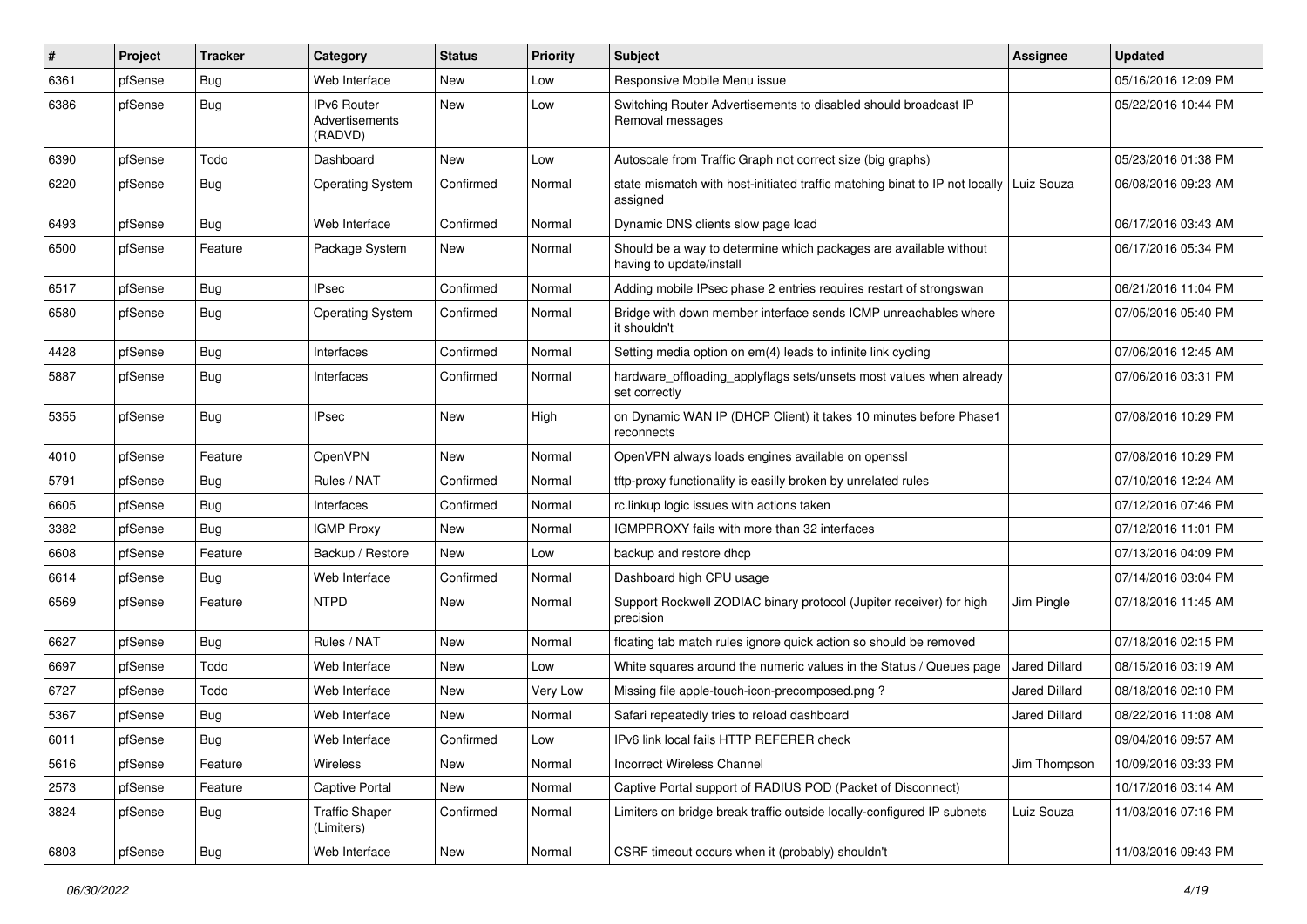| #    | Project | <b>Tracker</b> | Category                        | <b>Status</b> | <b>Priority</b> | <b>Subject</b>                                                                               | Assignee | <b>Updated</b>      |
|------|---------|----------------|---------------------------------|---------------|-----------------|----------------------------------------------------------------------------------------------|----------|---------------------|
| 3859 | pfSense | Feature        | Gateway Monitoring              | New           | Low             | Make it possible to set the source IP address for gateway monitoring                         |          | 11/06/2016 10:12 PM |
| 1813 | pfSense | <b>Bug</b>     | Rules / NAT                     | Confirmed     | Normal          | Static routes on WAN interfaces overridden by route-to for<br>firewall-initiated traffic     |          | 11/09/2016 02:06 PM |
| 6917 | pfSense | Feature        | Upgrade                         | <b>New</b>    | Normal          | Add ability to choose from what IP/IFACE you search for updates                              |          | 11/11/2016 09:51 AM |
| 6956 | pfSense | Feature        | <b>Captive Portal</b>           | New           | Normal          | Allow more control over concurrent logins                                                    |          | 11/23/2016 12:01 PM |
| 7040 | pfSense | Bug            | Interfaces                      | New           | Normal          | Issue when disabling an interface                                                            |          | 12/26/2016 02:56 AM |
| 4234 | pfSense | Feature        | <b>IPsec</b>                    | Assigned      | Low             | allow for strict user <> cn validation of mobile ipsec users when using<br>rsa+xauth         |          | 01/24/2017 06:11 AM |
| 4474 | pfSense | Bug            | Package System                  | Confirmed     | Normal          | IP address change triggers reload of all packages                                            |          | 02/13/2017 07:21 AM |
| 5813 | pfSense | Feature        | <b>Traffic Shaper</b><br>(ALTQ) | New           | Normal          | Replacement of layer7 filter                                                                 |          | 02/18/2017 05:08 PM |
| 5850 | pfSense | Feature        | User Manager /<br>Privileges    | New           | Normal          | Limit "WebCfg - System: User Manager page" privilege to non-admins<br>and non-admin groups   |          | 02/19/2017 10:04 AM |
| 7238 | pfSense | Bug            | Web Interface                   | New           | Normal          | Menu layout broken when using "Hostname in Menu" with long<br>hostnames                      |          | 02/21/2017 07:01 AM |
| 7292 | pfSense | Feature        | <b>Dynamic DNS</b>              | <b>New</b>    | Normal          | DynamicDNS configuration does not sync to HA secondary                                       |          | 02/21/2017 04:56 PM |
| 7314 | pfSense | <b>Bug</b>     | <b>RRD Graphs</b>               | New           | Low             | Discrepancy in ntp monitoring view                                                           |          | 02/24/2017 08:37 PM |
| 4061 | pfSense | <b>Bug</b>     | DHCP (IPv4)                     | Confirmed     | Normal          | dhcpd doesn't send client-hostname to peer, breaking DHCP lease<br>registrations w/HA        |          | 02/24/2017 08:58 PM |
| 5306 | pfSense | Bug            | Package System                  | New           | Normal          | textarea fields should have linebreaks sanitized automatically on save                       |          | 03/03/2017 04:15 AM |
| 7365 | pfSense | Feature        | Logging                         | New           | Low             | Pass firewall/filter rule set through logging for centralized loggers to<br>key on           |          | 03/07/2017 10:44 AM |
| 3697 | pfSense | Feature        | Backup / Restore                | <b>New</b>    | Normal          | New backup/restore area: Certificates                                                        |          | 03/11/2017 11:30 AM |
| 7402 | pfSense | Bug            | Web Interface                   | <b>New</b>    | Normal          | Inconsistent use of htmlentities validation checks                                           |          | 03/21/2017 08:58 AM |
| 7476 | pfSense | <b>Bug</b>     | Logging                         | New           | Normal          | Dirty buffer used to build log messages?                                                     |          | 04/17/2017 09:51 PM |
| 7521 | pfSense | Feature        | Package System                  | New           | High            | Package Updates via Mirror                                                                   |          | 05/04/2017 08:21 PM |
| 2676 | pfSense | Feature        | Rules / NAT                     | <b>New</b>    | Normal          | Reply-to option in firewall rule                                                             |          | 05/05/2017 03:15 PM |
| 7531 | pfSense | Feature        | Package System                  | New           | Low             | pkg behavior when encountering invalid SSL certificate                                       |          | 05/08/2017 06:57 PM |
| 7551 | pfSense | <b>Bug</b>     | Rules / NAT                     | <b>New</b>    | Normal          | Dynamic IPsec endpoints not added to rule set after WAN down/up                              |          | 05/16/2017 02:26 PM |
| 7589 | pfSense | <b>Bug</b>     | <b>Diagnostics</b>              | New           | Normal          | diag_edit.php old print_info_box                                                             |          | 05/20/2017 05:02 PM |
| 7590 | pfSense | Bug            | Diagnostics                     | New           | Normal          | diag_edit do not save when nothing to sae (in directory browse view)                         |          | 05/20/2017 05:04 PM |
| 7648 | pfSense | <b>Bug</b>     | CARP                            | New           | Very Low        | SPAN ports on an interface renders CARP HA inoperative                                       |          | 06/14/2017 09:19 PM |
| 6038 | pfSense | Feature        | Interfaces                      | New           | Normal          | Add ability to configure which interface is chosen for defining<br>hostname IP in /etc/hosts |          | 07/07/2017 09:56 AM |
| 7718 | pfSense | Feature        | Dynamic DNS                     | New           | Very Low        | Hostname for Custom DynDNS Updater.                                                          |          | 07/24/2017 10:05 AM |
| 1219 | pfSense | Feature        | Developer Tools                 | New           | Low             | Ship DTRACE enabled kernels in the images                                                    |          | 07/26/2017 03:14 AM |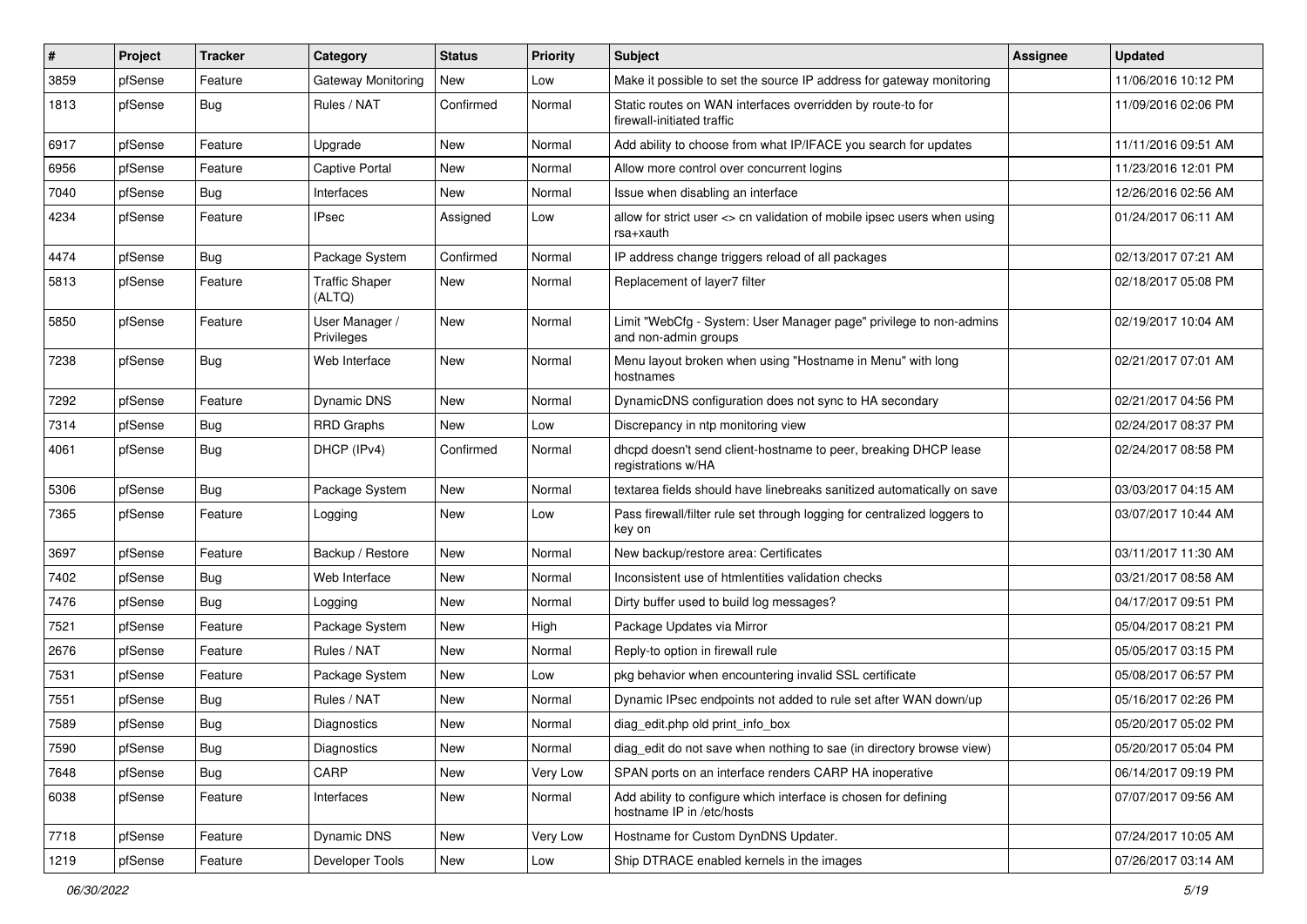| #    | Project | <b>Tracker</b> | Category                            | <b>Status</b> | <b>Priority</b> | Subject                                                                                                                           | Assignee   | <b>Updated</b>      |
|------|---------|----------------|-------------------------------------|---------------|-----------------|-----------------------------------------------------------------------------------------------------------------------------------|------------|---------------------|
| 7730 | pfSense | <b>Bug</b>     | Interfaces                          | New           | High            | 2.3.4 1 greX: loop detected when hit save on filter rules or interfaces                                                           |            | 07/27/2017 08:16 AM |
| 7734 | pfSense | Bug            | DHCP (IPv6)                         | New           | Normal          | Using opton ia pd0 does not renew prefix and prefix get dropped                                                                   |            | 07/31/2017 03:46 AM |
| 7747 | pfSense | Feature        | Console Menu                        | New           | Normal          | Minor UI Tweak: Make hitting enter on the console (esp via SSH)<br>should not log you out, but simply redraw the menu             |            | 08/01/2017 04:03 PM |
| 7773 | pfSense | Feature        | <b>IPsec</b>                        | <b>New</b>    | Normal          | IPSec using IKEv2 with split DNS not using provided domain names                                                                  |            | 08/15/2017 05:25 PM |
| 2963 | pfSense | Feature        | Captive Portal                      | New           | Normal          | Captive Portal MAC authentication request                                                                                         |            | 08/22/2017 09:09 PM |
| 7821 | pfSense | <b>Bug</b>     | DHCP (IPv6)                         | New           | Normal          | GIF does not support broadcast                                                                                                    |            | 08/29/2017 10:50 AM |
| 7085 | pfSense | Feature        | Rules / NAT                         | New           | Normal          | Edit Firewall Rules Seperator                                                                                                     |            | 09/10/2017 09:15 AM |
| 7852 | pfSense | Feature        | <b>DNS Resolver</b>                 | New           | Normal          | Add views support to Unbound GUI                                                                                                  |            | 09/11/2017 12:26 PM |
| 7863 | pfSense | <b>Bug</b>     | User Manager /<br>Privileges        | New           | Normal          | The "WebCfg - All pages" permission inclueds the "User - System:<br>Shell account access" even though that is not a WebCofg page. |            | 09/16/2017 05:13 AM |
| 4796 | pfSense | Feature        | Routing                             | New           | Normal          | Support Multiple FIBs in pfSense                                                                                                  | Luiz Souza | 09/22/2017 12:12 AM |
| 7888 | pfSense | Feature        | Package System                      | <b>New</b>    | Normal          | Add a button in package manager GUI to upgrade all packages                                                                       |            | 09/28/2017 05:50 AM |
| 7899 | pfSense | <b>Bug</b>     | Traffic Shaper<br>(ALTQ)            | New           | Normal          | a floating 'match' rule on LAN does not put traffic from a broswer on a<br>clientpc into a shaper queue                           |            | 09/28/2017 09:16 AM |
| 7922 | pfSense | Feature        | Rules / NAT                         | <b>New</b>    | Normal          | Add the option to select the ISP IPv6 Delegated Prefix as a destination<br>in firewall rules                                      |            | 10/10/2017 06:36 PM |
| 7934 | pfSense | Feature        | Dashboard                           | <b>New</b>    | Very Low        | format support phone# for international use                                                                                       |            | 10/12/2017 04:38 PM |
| 7956 | pfSense | Feature        | Web Interface                       | New           | Normal          | Favicon able to match GUI colour setting?                                                                                         |            | 10/17/2017 06:36 AM |
| 7957 | pfSense | Feature        | Web Interface                       | New           | Normal          | GUI theme - separate "colour" from "compact/normal" in theme<br>dropdown                                                          |            | 10/17/2017 06:58 AM |
| 7971 | pfSense | Feature        | <b>Captive Portal</b>               | New           | Normal          | Allow import, export and synchronization of MACs under Captive<br>Portal service                                                  |            | 10/19/2017 04:56 AM |
| 7688 | pfSense | Feature        | Backup / Restore                    | <b>New</b>    | Low             | AutoConfigBackup - Info Icon - username only                                                                                      |            | 10/22/2017 10:46 AM |
| 7988 | pfSense | Feature        | Web Interface                       | New           | Normal          | Compact Theme based on Compact-RED with the default theme<br>colors.                                                              |            | 10/23/2017 05:34 AM |
| 8004 | pfSense | <b>Bug</b>     | <b>NAT Reflection</b>               | New           | Normal          | Error notice for a deleted NAT that had a RULE or an existing NAT<br>which is claimed to have no NAT port                         |            | 10/24/2017 06:39 PM |
| 8050 | pfSense | <b>Bug</b>     | Interfaces                          | <b>New</b>    | High            | Enabling bridge while interfaces have link freezes console                                                                        |            | 11/03/2017 04:38 PM |
| 8066 | pfSense | <b>Bug</b>     | Routing                             | New           | Normal          | Static routes not applied when they go out a interface using carp                                                                 |            | 11/08/2017 02:04 AM |
| 8072 | pfSense | <b>Bug</b>     | <b>Traffic Shaper</b><br>(Limiters) | New           | Normal          | Limiter / Queue mask issues?                                                                                                      | Ivor Kreso | 11/08/2017 07:56 PM |
| 8073 | pfSense | <b>Bug</b>     | <b>IPsec</b>                        | New           | Normal          | Traffic inexplicably not going through IPSEC despite (in theory)<br>matching SPs                                                  |            | 11/09/2017 02:51 AM |
| 8078 | pfSense | Feature        | PPP Interfaces                      | New           | Normal          | PPPoE Reconnect Wait Time                                                                                                         |            | 11/09/2017 05:13 PM |
| 8089 | pfSense | <b>Bug</b>     | Interfaces                          | New           | High            | VLAN page breaks after config restore to new hardware.                                                                            |            | 11/21/2017 01:38 PM |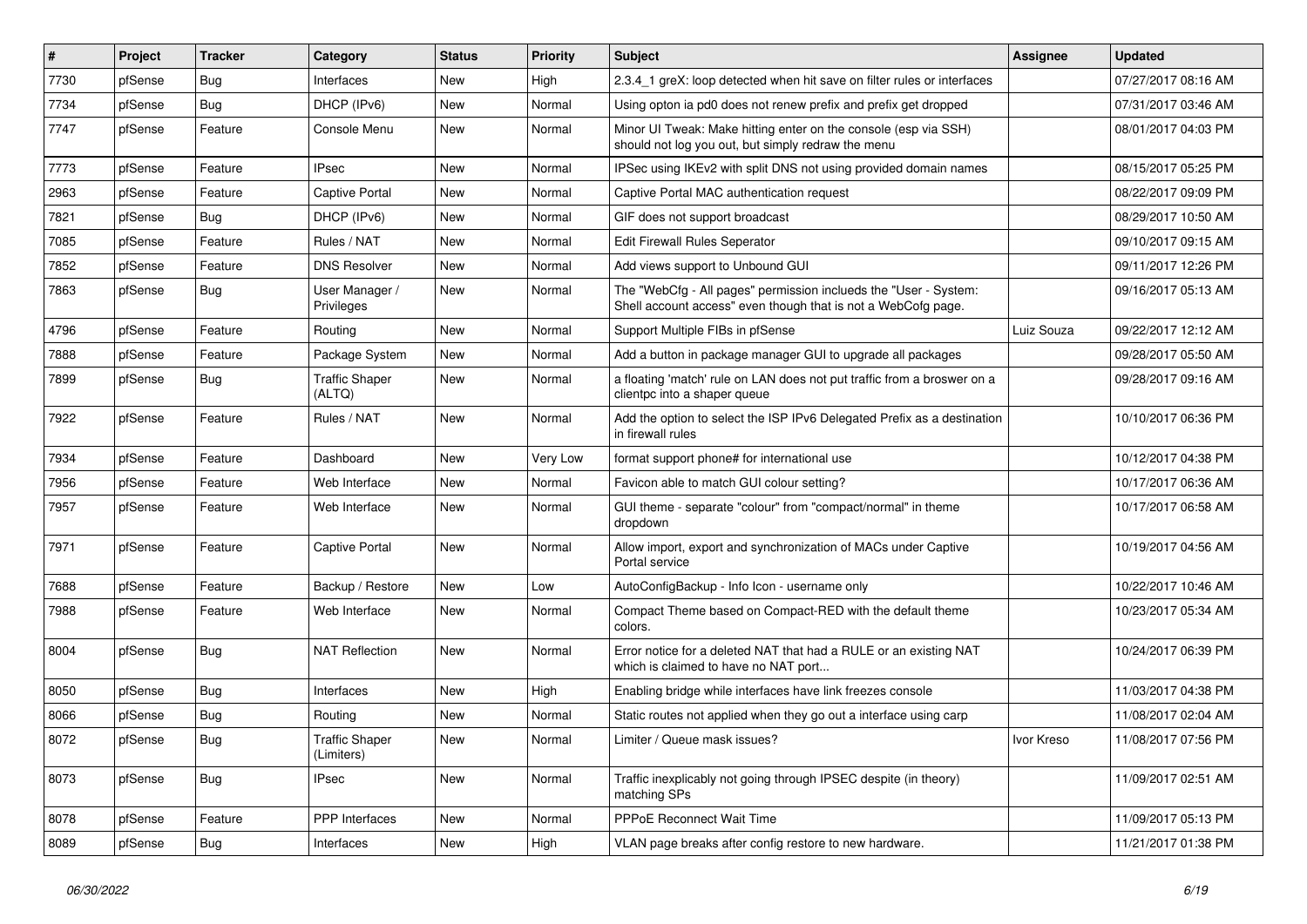| #    | Project | <b>Tracker</b> | Category                                        | <b>Status</b> | <b>Priority</b> | <b>Subject</b>                                                                                                                                                                | Assignee             | <b>Updated</b>      |
|------|---------|----------------|-------------------------------------------------|---------------|-----------------|-------------------------------------------------------------------------------------------------------------------------------------------------------------------------------|----------------------|---------------------|
| 3185 | pfSense | Feature        | DHCP (IPv6)                                     | New           | Normal          | Accommodate a DHCPv6 failover-like mechanism                                                                                                                                  |                      | 11/24/2017 10:44 AM |
| 8130 | pfSense | <b>Bug</b>     | <b>Traffic Graphs</b>                           | New           | Normal          | Status - Monitoring - Area chart displays traffic data differently than<br>Line or Bar charts                                                                                 |                      | 11/26/2017 01:40 PM |
| 8157 | pfSense | Bug            | Dashboard                                       | New           | Very Low        | Traffic Graph clutter from time to time                                                                                                                                       |                      | 12/03/2017 06:40 AM |
| 8158 | pfSense | Bug            | Interfaces                                      | New           | High            | IPv6 Track Interface issue with more than one WAN-Gateway and a<br>number of internal interfaces at least track interface from one<br>interface does not work on regular base |                      | 12/03/2017 09:00 AM |
| 8176 | pfSense | Bug            | Package System                                  | New           | Normal          | ./schema/packages.dtd -- referenced in *xml, but missing?                                                                                                                     |                      | 12/09/2017 06:52 PM |
| 8178 | pfSense | Feature        | Package System                                  | New           | Normal          | Allow setting attributes for form elements in package XML                                                                                                                     |                      | 12/09/2017 07:48 PM |
| 8168 | pfSense | Feature        | <b>IPsec</b>                                    | New           | Normal          | strongswan dhcp option                                                                                                                                                        |                      | 12/19/2017 04:14 AM |
| 7281 | pfSense | Feature        | OpenVPN                                         | New           | Normal          | OpenVPN: Add support for IPv6 dynamic prefix selection                                                                                                                        |                      | 12/21/2017 08:56 PM |
| 8236 | pfSense | Feature        | <b>DNS Resolver</b>                             | New           | Normal          | Ability to configure "forward-first" and "forward-host" options for more<br>robust domain overrides in DNS Resolver                                                           |                      | 12/26/2017 01:26 AM |
| 4899 | pfSense | Feature        | DHCP (IPv4)                                     | New           | Normal          | Additional BOOTP/DHCP Options should allow a force option                                                                                                                     |                      | 01/02/2018 02:24 PM |
| 8270 | pfSense | Todo           | Web Interface                                   | New           | Very Low        | Fix grammatically erroneous repetition                                                                                                                                        |                      | 01/11/2018 08:19 AM |
| 8262 | pfSense | Feature        | <b>IPv6 Router</b><br>Advertisements<br>(RADVD) | New           | Normal          | Make each prefix flags configurable separately.                                                                                                                               |                      | 01/16/2018 12:35 PM |
| 8285 | pfSense | Bug            | Web Interface                                   | New           | Normal          | Actions on stale data may result in catastrophic results                                                                                                                      |                      | 01/16/2018 08:08 PM |
| 7216 | pfSense | Feature        | Web Interface                                   | New           | Normal          | Allow user to choose date display format                                                                                                                                      | <b>Phillip Davis</b> | 02/02/2018 04:20 PM |
| 8346 | pfSense | Feature        | <b>IPsec</b>                                    | New           | Normal          | Let pFSense act as an IPSec XAuth VPN Client                                                                                                                                  |                      | 02/23/2018 07:39 AM |
| 8349 | pfSense | Feature        | <b>Traffic Graphs</b>                           | New           | Normal          | Show the actual numerical information (upload/download speeds) in<br>the traffic graph dashboard widget                                                                       | Jared Dillard        | 02/28/2018 09:42 AM |
| 7495 | pfSense | Feature        | <b>DNS Resolver</b>                             | New           | Low             | Ability to set TTL for local for Unbound host overrides and dhcp leases                                                                                                       |                      | 03/06/2018 09:46 AM |
| 3882 | pfSense | Feature        | Web Interface                                   | New           | Normal          | Add OUI database to the base system, remove dependency on nmap                                                                                                                |                      | 03/08/2018 06:44 PM |
| 8401 | pfSense | <b>Bug</b>     | Installer                                       | New           | Normal          | Issues related to keys representing alphabetic characters specific to<br>Scandinavian languages and to some other keys.                                                       |                      | 03/30/2018 11:06 AM |
| 8406 | pfSense | Bug            | Dynamic DNS                                     | New           | Normal          | DDNS IPV6 Cloudflare Client does not detect PPOE address                                                                                                                      |                      | 03/31/2018 11:56 AM |
| 8122 | pfSense | <b>Bug</b>     | OpenVPN                                         | New           | Normal          | openvpn client is unable to use OTP (temporary) passwords                                                                                                                     |                      | 04/16/2018 09:28 AM |
| 8474 | pfSense | Feature        | <b>High Availability</b>                        | New           | Low             | Easier Conversion to HA Pair from Existing Non-HA Firewall                                                                                                                    |                      | 04/19/2018 11:52 PM |
| 701  | pfSense | Feature        | Rules / NAT                                     | New           | Normal          | Interface groups with NAT                                                                                                                                                     |                      | 05/11/2018 10:12 PM |
| 8532 | pfSense | Feature        | OpenVPN                                         | New           | Low             | Ability to add metric to pushed routes                                                                                                                                        |                      | 05/22/2018 07:45 AM |
| 6873 | pfSense | <b>Bug</b>     | DHCP (IPv6)                                     | New           | Low             | radvd - Too many addresses in RDNSS section when previously using<br>DHCP <sub>v6</sub>                                                                                       | Dominic<br>McKeown   | 06/06/2018 10:45 AM |
| 8566 | pfSense | Bug            | CARP                                            | New           | Normal          | Wrong IPv6 source in NS request in case using of IPv6 alias                                                                                                                   |                      | 06/12/2018 01:26 PM |
| 8567 | pfSense | Bug            | CARP                                            | New           | Normal          | Using IPv6 VIP alias for services may affect CARP IPv6 VIP work                                                                                                               |                      | 06/12/2018 01:26 PM |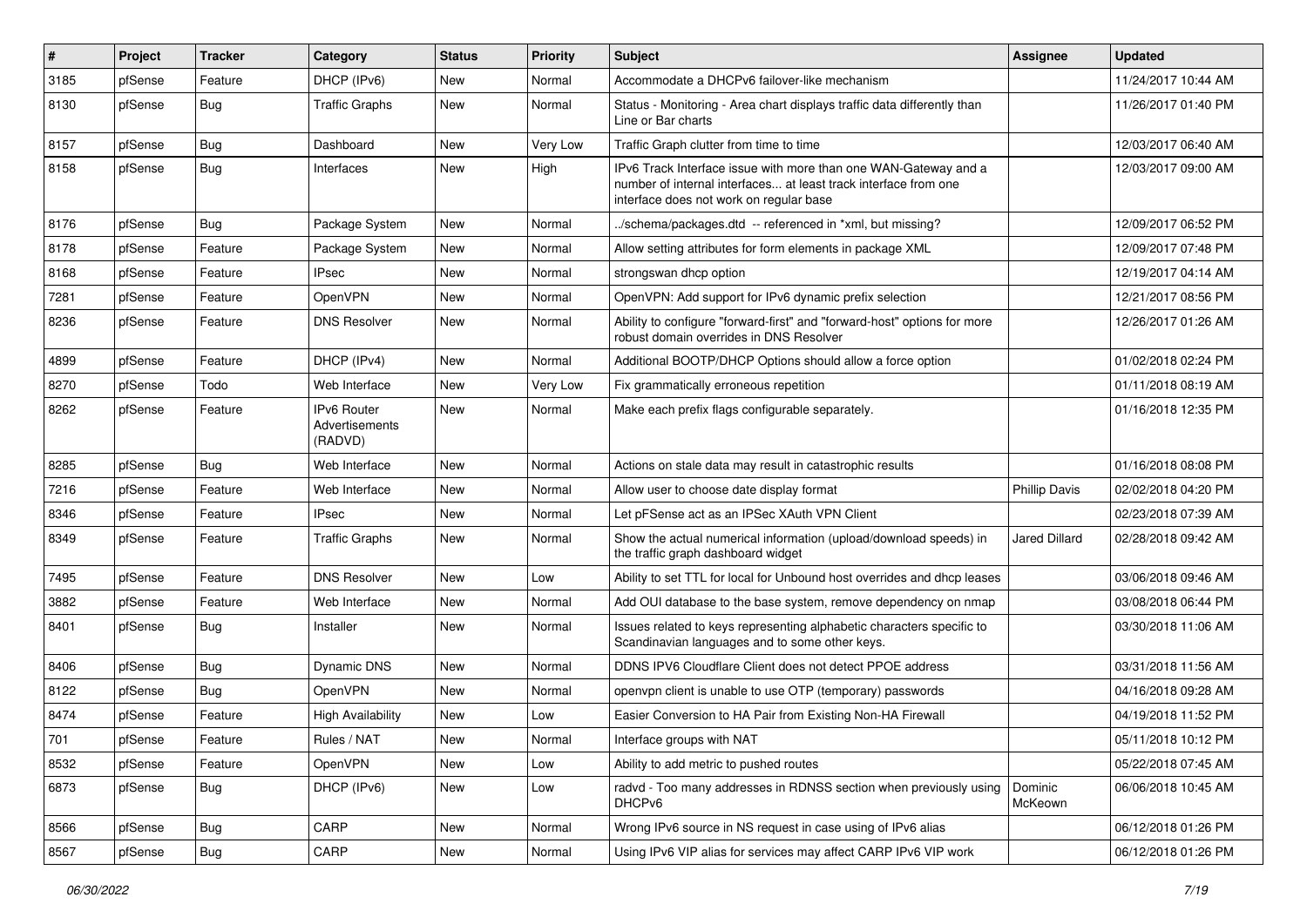| #    | Project | <b>Tracker</b> | Category                            | <b>Status</b> | <b>Priority</b> | <b>Subject</b>                                                                                               | Assignee | <b>Updated</b>      |
|------|---------|----------------|-------------------------------------|---------------|-----------------|--------------------------------------------------------------------------------------------------------------|----------|---------------------|
| 1940 | pfSense | Todo           | Logging                             | New           | Normal          | Integrate rSyslogd                                                                                           |          | 07/06/2018 02:11 PM |
| 8599 | pfSense | Feature        | Rules / NAT                         | New           | Very Low        | IPv6 flow labels                                                                                             |          | 07/16/2018 07:36 AM |
| 8641 | pfSense | Feature        | Web Interface                       | <b>New</b>    | Normal          | Need way to disable HSTS and/or replace webConfigurator certificate<br>from CLI                              |          | 07/16/2018 10:21 AM |
| 8385 | pfSense | Feature        | Rules / NAT                         | New           | Normal          | Utilize IP addresses from successfully authenticated OpenVPN<br>endpoints to Update Firewall Rules           |          | 07/19/2018 03:07 PM |
| 8419 | pfSense | <b>Bug</b>     | Web Interface                       | New           | Normal          | webgui, when menubar is fixed to the top of the screen, the last items<br>of long menus cannot be seen/used. |          | 07/19/2018 03:10 PM |
| 1924 | pfSense | Feature        | <b>Captive Portal</b>               | New           | Normal          | Ability of CP's allowed IP addresses to use aliases                                                          |          | 07/26/2018 04:28 AM |
| 8711 | pfSense | Bug            | <b>IGMP Proxy</b>                   | <b>New</b>    | Normal          | igmpproxy with PPPoE Interfaces                                                                              |          | 07/28/2018 09:21 AM |
| 7553 | pfSense | <b>Bug</b>     | Captive Portal                      | Confirmed     | Very Low        | Captive portal on a parent interface blocks traffic on VLAN interfaces<br>too                                |          | 08/19/2018 03:15 PM |
| 8879 | pfSense | Feature        | DHCP (IPv4)                         | New           | Very Low        | DHCP options ADD force options                                                                               |          | 09/07/2018 09:14 AM |
| 1136 | pfSense | Feature        | Rules / NAT                         | New           | Normal          | Add logic to automatically avoid route-to for static route networks                                          |          | 10/09/2018 05:11 AM |
| 9037 | pfSense | Bug            | <b>DNS Resolver</b>                 | New           | Normal          | Unbound not logging to syslog after reboot                                                                   |          | 10/12/2018 05:09 AM |
| 9063 | pfSense | Feature        | Dynamic DNS                         | New           | Normal          | Allow dynamic DNS client entry to specify which Check IP service to<br>use                                   |          | 10/24/2018 11:53 AM |
| 9094 | pfSense | Bug            | Hardware / Drivers                  | Assigned      | Normal          | MBT console settings are not forced to video console                                                         |          | 11/07/2018 10:23 AM |
| 9149 | pfSense | Bug            | Package System                      | New           | Low             | Continued issues with /tmp and /var in RAM on 2.4                                                            |          | 11/24/2018 11:56 AM |
| 8963 | pfSense | Bug            | <b>Traffic Shaper</b><br>(Limiters) | New           | Normal          | 2.4.4 Limiters don't work after CARP fail-over                                                               |          | 12/10/2018 06:40 AM |
| 9241 | pfSense | Bug            | Interfaces                          | New           | Normal          | Ethernet link cycles up/down if "auto-negotiate" is explicitly selected in<br>interface configuration        |          | 12/31/2018 08:36 PM |
| 7244 | pfSense | Feature        | Developer Tools                     | New           | Normal          | Publish pfsense as a Vagrant Basebox                                                                         |          | 01/29/2019 04:09 AM |
| 9336 | pfSense | Feature        | Notifications                       | New           | Very Low        | Make Dynamic DNS update notification e-mail optional                                                         |          | 02/18/2019 11:49 AM |
| 9338 | pfSense | Bug            | <b>IGMP Proxy</b>                   | <b>New</b>    | Normal          | igmpproxy ignoring downstream vlan interface                                                                 |          | 02/22/2019 03:48 AM |
| 3652 | pfSense | Feature        | OpenVPN                             | New           | Normal          | OpenVPN - Dynamic IPv6 Tunnel Network                                                                        |          | 03/20/2019 09:50 AM |
| 9436 | pfSense | Feature        | <b>DNS Resolver</b>                 | New           | Normal          | Unbound: enable dnstap support                                                                               |          | 03/27/2019 07:54 PM |
| 9464 | pfSense | Feature        | Interfaces                          | <b>New</b>    | Normal          | Marvell 6000 -- netgate hardware (e.g.: XG-7100, XG-3100) internal<br>switch LACP support                    |          | 04/08/2019 07:58 AM |
| 9485 | pfSense | Bug            | User Manager /<br>Privileges        | New           | Normal          | password match error on system_usermanager causes Group<br>membership to be reset.                           |          | 04/26/2019 08:52 AM |
| 9504 | pfSense | Bug            | Dynamic DNS                         | New           | Normal          | Multiple Dynamic DNS update notifications for the same interface, not<br>differentiated by the hostname      |          | 05/07/2019 07:46 AM |
| 9574 | pfSense | Feature        | Package System                      | New           | Normal          | Show changelog at package upgrade                                                                            |          | 06/02/2019 04:35 AM |
| 9621 | pfSense | Feature        | User Manager /<br>Privileges        | New           | Normal          | More convenient deletion of single user privileges                                                           |          | 07/09/2019 03:09 AM |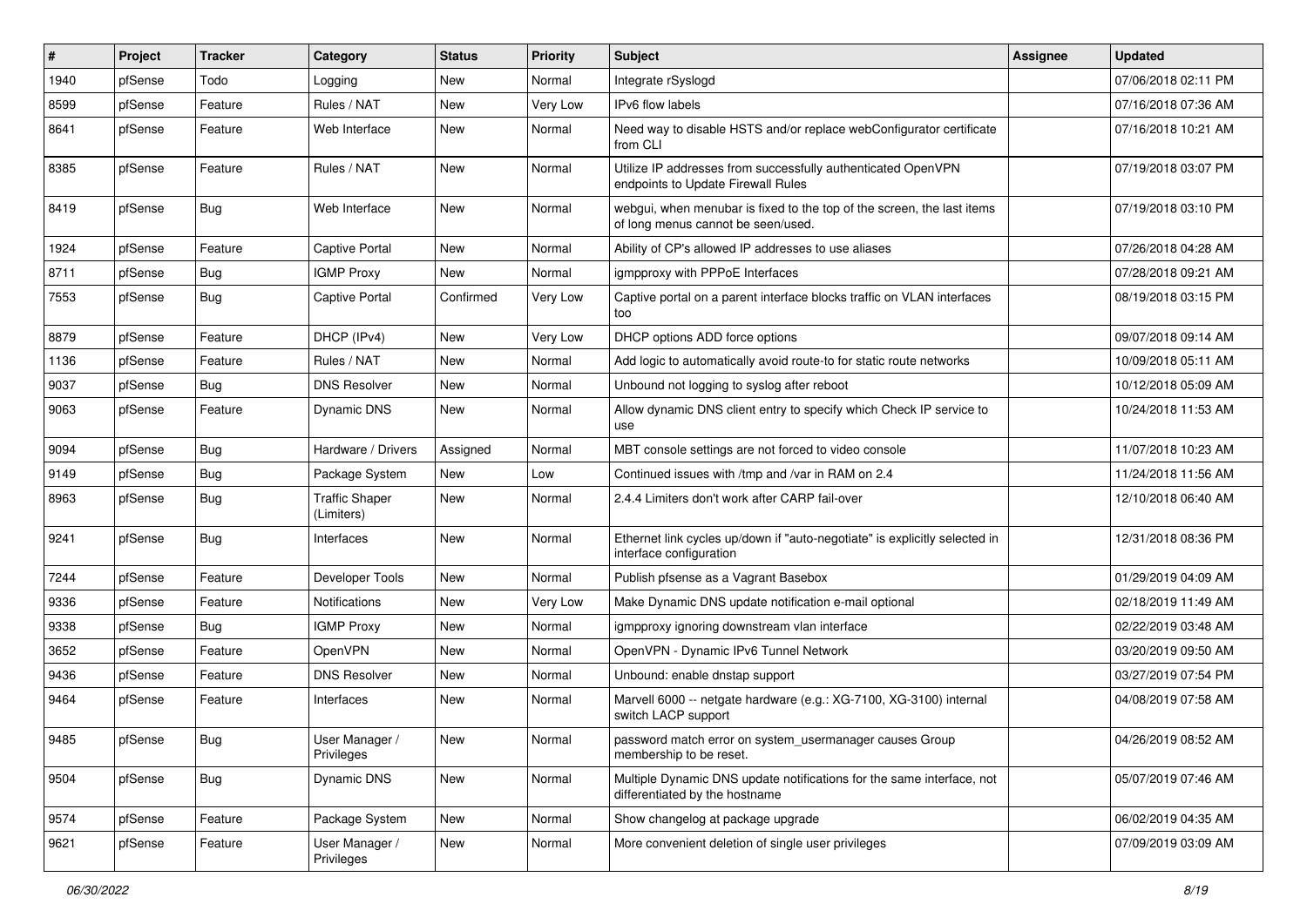| #    | Project | <b>Tracker</b> | Category                                 | <b>Status</b> | <b>Priority</b> | Subject                                                                                          | Assignee | <b>Updated</b>      |
|------|---------|----------------|------------------------------------------|---------------|-----------------|--------------------------------------------------------------------------------------------------|----------|---------------------|
| 9650 | pfSense | Bug            | Gateways                                 | New           | Normal          | IPv6 connection drops (ir-)regular on Kabelvodafone (German cable<br>ISP)                        |          | 07/27/2019 07:14 AM |
| 9664 | pfSense | Bug            | Dynamic DNS                              | New           | Normal          | DynDNS and Dual-wan problem with CloudFlare (works with No-Ip)                                   |          | 08/03/2019 10:00 AM |
| 9677 | pfSense | <b>Bug</b>     | Dashboard                                | New           | Normal          | Dashboard hangs when widget needs data from a remote host which<br>is down                       |          | 08/13/2019 09:15 AM |
| 7857 | pfSense | Bug            | Dashboard                                | <b>New</b>    | Very Low        | Interfaces Widget U/I fails to wrap IPV6 addresses when the string is<br>too wide for the widget |          | 08/13/2019 09:15 AM |
| 7799 | pfSense | Feature        | Rules / NAT                              | New           | Normal          | Make an ajax call to toggle logging by clicking on the logging icon next<br>to a rule            |          | 08/13/2019 09:40 AM |
| 7737 | pfSense | Bug            | IPv6 Router<br>Advertisements<br>(RADVD) | New           | Normal          | radvd error message                                                                              |          | 08/13/2019 09:41 AM |
| 7602 | pfSense | Feature        | <b>Operating System</b>                  | New           | Normal          | Auto-Create bootable USB for recovery                                                            |          | 08/13/2019 09:50 AM |
| 3889 | pfSense | Bug            | <b>XML Parser</b>                        | Confirmed     | Low             | Non relevant changes in config.xml                                                               |          | 08/13/2019 12:23 PM |
| 385  | pfSense | Feature        | <b>Captive Portal</b>                    | <b>New</b>    | Normal          | Reverse captive portal                                                                           |          | 08/13/2019 12:23 PM |
| 2771 | pfSense | Feature        | Rules / NAT                              | New           | Normal          | Add packet tracing simulator                                                                     |          | 08/13/2019 12:24 PM |
| 2024 | pfSense | Feature        | Package System                           | New           | Normal          | RRD Graphs for packages                                                                          |          | 08/13/2019 12:24 PM |
| 1890 | pfSense | <b>Bug</b>     | Translations                             | New           | Normal          | No gettext support in console scripts                                                            |          | 08/13/2019 12:24 PM |
| 6029 | pfSense | Bug            | <b>XML Parser</b>                        | <b>New</b>    | Normal          | Unhelpful error messages in xmlparse*.inc and generally                                          |          | 08/13/2019 12:52 PM |
| 5902 | pfSense | Todo           | Configuration<br>Backend                 | New           | Normal          | Use a common place for default values                                                            |          | 08/13/2019 12:53 PM |
| 4707 | pfSense | Feature        | Rules / NAT                              | New           | Normal          | Can't override block port 0 rules in filter.inc                                                  |          | 08/13/2019 12:53 PM |
| 5080 | pfSense | Feature        | DHCP (IPv4)                              | <b>New</b>    | Normal          | Settings tab under Services>DHCP Server                                                          |          | 08/13/2019 12:53 PM |
| 4472 | pfSense | Feature        | Build / Release                          | <b>New</b>    | Normal          | Cryptographically sign every (sub-)release                                                       |          | 08/13/2019 12:53 PM |
| 6539 | pfSense | Feature        | Rules / NAT                              | New           | Normal          | ICMPv6 filtering requires multiple rules - no range support                                      |          | 08/13/2019 01:23 PM |
| 6501 | pfSense | Todo           | Web Interface                            | New           | Normal          | Tightening up subnet expansion                                                                   |          | 08/13/2019 01:23 PM |
| 6469 | pfSense | Feature        | Console Menu                             | New           | Normal          | Improve help + self documentation in console PHP shell                                           |          | 08/13/2019 01:23 PM |
| 6430 | pfSense | Bug            | <b>DNS Resolver</b>                      | Confirmed     | Low             | pfsense should sanity-check hostnames when copying from<br>dhcpd.leases to /etc/hosts            |          | 08/13/2019 01:23 PM |
| 6412 | pfSense | Feature        | <b>Operating System</b>                  | New           | Normal          | Add includedir directive for /var/etc/xinet.d to xinetd configuration                            |          | 08/13/2019 01:23 PM |
| 6398 | pfSense | <b>Bug</b>     | Configuration<br>Backend                 | New           | Normal          | If config cannot be loaded due to corruption or bug, it isn't handled<br>gracefully (just stops) |          | 08/13/2019 01:23 PM |
| 5652 | pfSense | Bug            | Authentication                           | New           | Normal          | Radius IETF Class Group Assignment - Incorrect Standard                                          |          | 08/13/2019 01:39 PM |
| 6615 | pfSense | Feature        | DHCP (IPv4)                              | New           | Normal          | new DHCP server option                                                                           |          | 08/13/2019 01:39 PM |
| 6604 | pfSense | Feature        | <b>NTPD</b>                              | New           | Normal          | Allow NTP server list to be overridden by DHCP/PPP                                               |          | 08/13/2019 01:39 PM |
| 6554 | pfSense | Feature        | <b>NTPD</b>                              | New           | Normal          | Reintroduce NTP mode7 for IEEE 1588 PTPd interop                                                 |          | 08/13/2019 01:40 PM |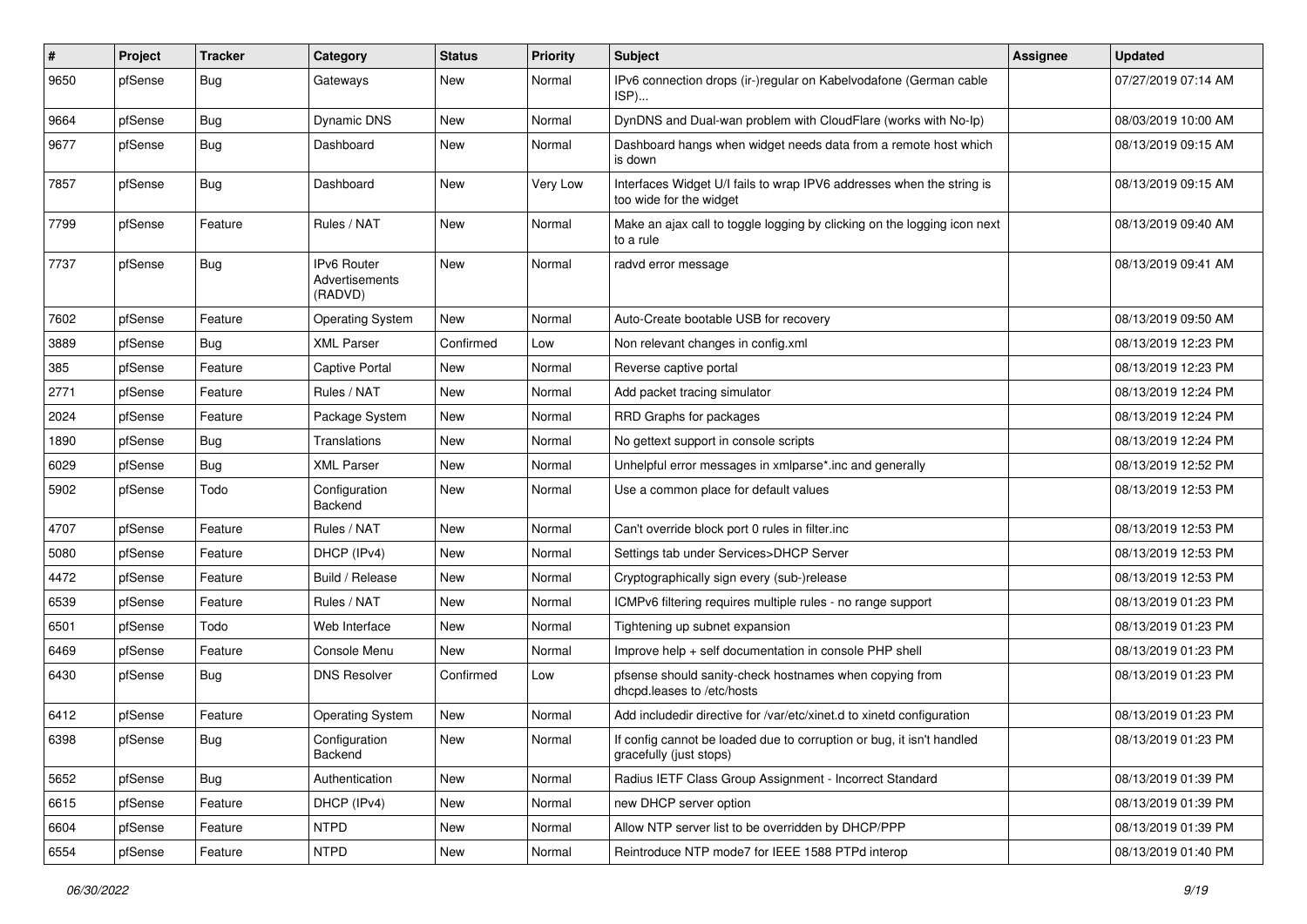| $\#$ | Project | <b>Tracker</b> | Category                                        | <b>Status</b> | <b>Priority</b> | Subject                                                                                   | <b>Assignee</b>      | <b>Updated</b>      |
|------|---------|----------------|-------------------------------------------------|---------------|-----------------|-------------------------------------------------------------------------------------------|----------------------|---------------------|
| 6332 | pfSense | Todo           | Web Interface                                   | New           | Normal          | Upgrade encryption options to cover current range of<br>recommendations                   |                      | 08/13/2019 02:34 PM |
| 6816 | pfSense | Feature        | <b>IPv6 Router</b><br>Advertisements<br>(RADVD) | <b>New</b>    | Normal          | Status and/or Diagnostics page for radvd                                                  |                      | 08/13/2019 02:35 PM |
| 6796 | pfSense | Feature        | Interfaces                                      | New           | Normal          | Allow hostnames as GRE and GIF endpoints                                                  |                      | 08/13/2019 02:35 PM |
| 7030 | pfSense | Feature        | Multi-WAN                                       | New           | Very Low        | New Feature Load Balance Per Amount Of GB                                                 |                      | 08/13/2019 02:56 PM |
| 6977 | pfSense | Bug            | Interfaces                                      | New           | Normal          | VLAN traffic is erroneously counted as underlying iface (untagged)<br>traffic             |                      | 08/13/2019 02:56 PM |
| 5619 | pfSense | Feature        | <b>Operating System</b>                         | <b>New</b>    | Normal          | Curl with ARES support                                                                    |                      | 08/13/2019 02:56 PM |
| 7385 | pfSense | Todo           | Web Interface                                   | <b>New</b>    | Normal          | Sanitize PHP includes                                                                     |                      | 08/13/2019 03:22 PM |
| 6541 | pfSense | Bug            | IPv6 Router<br>Advertisements<br>(RADVD)        | <b>New</b>    | Normal          | IPv6 RAs always include on-link prefix; clients may not use DHCPv6<br>managed addresses   |                      | 08/13/2019 03:23 PM |
| 7738 | pfSense | Feature        | <b>IPsec</b>                                    | <b>New</b>    | Normal          | Highlight which IPSec (or other VPN) crypto modes are<br>hardware-accelerated in the UI   |                      | 08/13/2019 03:46 PM |
| 7430 | pfSense | Bug            | Interfaces                                      | <b>New</b>    | Normal          | pfsense-utils.inc - where_is_ipaddr_configured() should account for<br>loopback interface |                      | 08/13/2019 03:48 PM |
| 7761 | pfSense | Feature        | Rules / NAT                                     | <b>New</b>    | Normal          | Add a way to match on IPv6 proto=0 (hop-by-hop header extension)                          |                      | 08/13/2019 03:49 PM |
| 7800 | pfSense | Feature        | Logging                                         | New           | Normal          | Add option for state logging                                                              |                      | 08/13/2019 03:51 PM |
| 7812 | pfSense | Feature        | Web Interface                                   | <b>New</b>    | Normal          | ZFS handling of autopreplace                                                              |                      | 08/13/2019 03:53 PM |
| 8036 | pfSense | Feature        | <b>IPsec</b>                                    | New           | Normal          | Want to run multiple Mobile Client IKEv2 server instances                                 |                      | 08/14/2019 09:31 AM |
| 7881 | pfSense | Feature        | OpenVPN                                         | New           | Normal          | OpenVPN client - add support for multiple server entries                                  |                      | 08/14/2019 09:32 AM |
| 7541 | pfSense | Feature        | Installer                                       | <b>New</b>    | Normal          | ZFS Install, add hot spare option                                                         |                      | 08/14/2019 09:32 AM |
| 8177 | pfSense | Bug            | Package System                                  | New           | Normal          | "/xsl/package.xsl" is referenced in package XML files but not on the<br>firewall          |                      | 08/14/2019 09:56 AM |
| 7289 | pfSense | Bug            | Certificates                                    | <b>New</b>    | Low             | Generating 4096bit Certificate                                                            |                      | 08/14/2019 09:56 AM |
| 8372 | pfSense | Feature        | Logging                                         | <b>New</b>    | Normal          | add gui setting to adjust refresh rate for dynamic firewall logs                          |                      | 08/14/2019 10:31 AM |
| 8274 | pfSense | Feature        | <b>Traffic Graphs</b>                           | <b>New</b>    | Normal          | Reverse Inverse Traffic Graph View                                                        | <b>Jared Dillard</b> | 08/14/2019 10:31 AM |
| 8526 | pfSense | Bug            | Interfaces                                      | New           | Normal          | DHCP client ignores server replies when 802.1g tagging is used                            |                      | 08/14/2019 10:52 AM |
| 8458 | pfSense | Feature        | Dashboard                                       | New           | Low             | Allow reordering of interface widget                                                      |                      | 08/14/2019 10:52 AM |
| 8076 | pfSense | Bug            | Backup / Restore                                | New           | Normal          | User can easily apply an unusable interface configuration after restore                   |                      | 08/14/2019 10:52 AM |
| 8435 | pfSense | Bug            | Interfaces                                      | New           | Normal          | DHCPv6 unusable in certain circumstances (US AT&T Fiber, etc.)                            |                      | 08/14/2019 10:52 AM |
| 8929 | pfSense | Feature        | Web Interface                                   | New           | Normal          | Scroll bar css dark theme                                                                 |                      | 08/14/2019 12:16 PM |
| 8743 | pfSense | Todo           | Gateways                                        | New           | Low             | Gateway Groups page should list gateways in tier order                                    |                      | 08/14/2019 12:16 PM |
| 9087 | pfSense | Bug            | <b>Traffic Graphs</b>                           | New           | Normal          | Traffic Graph Widget Legend Not Updating                                                  |                      | 08/14/2019 12:38 PM |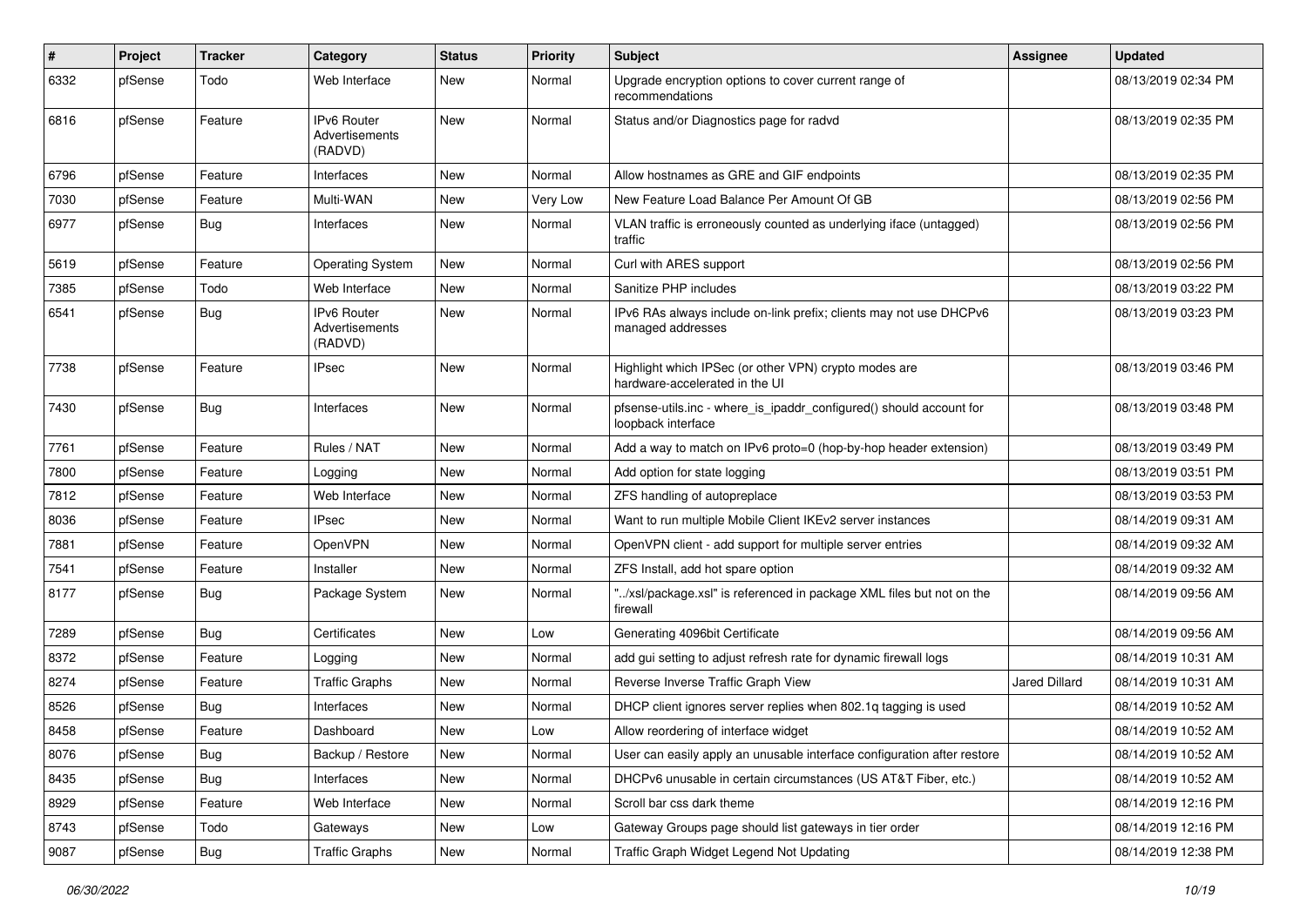| #    | Project | <b>Tracker</b> | Category           | <b>Status</b> | <b>Priority</b> | <b>Subject</b>                                                                                                                     | <b>Assignee</b> | <b>Updated</b>      |
|------|---------|----------------|--------------------|---------------|-----------------|------------------------------------------------------------------------------------------------------------------------------------|-----------------|---------------------|
| 9060 | pfSense | Feature        | Logging            | New           | Normal          | add rule name filtering field for firewall log viewer                                                                              |                 | 08/14/2019 12:38 PM |
| 9035 | pfSense | Bug            | Rules / NAT        | New           | Normal          | Inactive Interfaces are Hidden in Firewall Rules                                                                                   |                 | 08/14/2019 12:39 PM |
| 9222 | pfSense | Feature        | Authentication     | New           | Normal          | Add sshguard log when release an IP                                                                                                |                 | 08/14/2019 01:00 PM |
| 9167 | pfSense | Bug            | Rules / NAT        | New           | Normal          | Some Important ICMPv6 Traffic Not Allowed by Default Rules                                                                         |                 | 08/14/2019 01:00 PM |
| 9343 | pfSense | Bug            | DHCP (IPv4)        | <b>New</b>    | Normal          | diag_arp.php times out with large DHCPD leases table                                                                               |                 | 08/14/2019 01:19 PM |
| 9288 | pfSense | Feature        | Authentication     | New           | Normal          | SSHGuard add pfSense signature in standard                                                                                         |                 | 08/14/2019 01:19 PM |
| 9591 | pfSense | Feature        | Rules / NAT        | New           | Normal          | Add under firewall rules a search box                                                                                              |                 | 08/14/2019 02:39 PM |
| 9585 | pfSense | Bug            | Interfaces         | New           | Normal          | 6RD: Unable to reach hosts on within same 6rd-domain                                                                               |                 | 08/14/2019 02:39 PM |
| 9575 | pfSense | Feature        | DHCP (IPv6)        | <b>New</b>    | Very Low        | RFC 7078 - Distributing Address Selection Policy Using DHCPv6                                                                      |                 | 08/14/2019 02:39 PM |
| 9293 | pfSense | Feature        | Web Interface      | New           | Low             | Provide WebUI message (banner) prior to login                                                                                      |                 | 08/14/2019 02:39 PM |
| 9627 | pfSense | Feature        | Captive Portal     | New           | Normal          | Captive Portal only shows authenticated users                                                                                      |                 | 08/14/2019 02:48 PM |
| 4681 | pfSense | Feature        | Backup / Restore   | New           | Normal          | AutoConfigBackup make a way to easily download a saved backup                                                                      |                 | 08/16/2019 12:46 PM |
| 7757 | pfSense | <b>Bug</b>     | Backup / Restore   | <b>New</b>    | Normal          | Auto Config Backup fails to upload unless Default Gateway is up                                                                    |                 | 08/16/2019 12:47 PM |
| 8500 | pfSense | Bug            | Dynamic DNS        | New           | Low             | Incorrect categorization of status/info messages from phpDynDNS                                                                    |                 | 08/16/2019 12:50 PM |
| 2774 | pfSense | Feature        | DHCP (IPv4)        | <b>New</b>    | Normal          | Extend DHCP Pools code to allow using different subnets                                                                            |                 | 08/19/2019 10:27 AM |
| 2323 | pfSense | Feature        | DHCP (IPv4)        | New           | Low             | GUI doesn't allow to configure DHCP server to serve IP addresses<br>belonging to subnets wich are not associated with an interface |                 | 08/19/2019 10:27 AM |
| 7964 | pfSense | Bug            | Multi-WAN          | New           | Normal          | Restart openvpn on gateway switching                                                                                               |                 | 08/19/2019 12:35 PM |
| 6845 | pfSense | Feature        | Interfaces         | New           | Normal          | DHCP / DHCPv6 WAN client status page                                                                                               |                 | 08/19/2019 12:37 PM |
| 7720 | pfSense | Feature        | Hardware / Drivers | New           | Normal          | Add general watchdog kernel modules (like ichwd) and watchdogd<br>support in the GUI.                                              |                 | 08/19/2019 01:20 PM |
| 9038 | pfSense | Feature        | Logging            | New           | Normal          | Live view of any log file                                                                                                          |                 | 08/19/2019 02:55 PM |
| 9140 | pfSense | Bug            | Logging            | New           | Very Low        | Unexpected rule can be displayed when looking up filter log entry with<br>multiple matching rules                                  |                 | 08/19/2019 02:56 PM |
| 7286 | pfSense | Bug            | OpenVPN            | Incomplete    | Normal          | OpenVPN client is unreliable when you have multiple tunnels                                                                        |                 | 08/19/2019 03:28 PM |
| 9690 | pfSense | Bug            | Interfaces         | <b>New</b>    | Normal          | Ethernet flow control should be disabled by default                                                                                |                 | 08/19/2019 06:45 PM |
| 6574 | pfSense | Feature        | Hardware / Drivers | New           | Normal          | Support USB RNDIS network interfaces                                                                                               |                 | 08/20/2019 08:46 AM |
| 7212 | pfSense | Feature        | Hardware / Drivers | New           | Normal          | Provide Driver for SG-1000 Crypto Accelerator                                                                                      | Luiz Souza      | 08/20/2019 08:46 AM |
| 8309 | pfSense | Feature        | Hardware / Drivers | New           | Normal          | Include apuled driver to add support for LEDs on PC Engines APU<br>boards                                                          | Darryn Storm    | 08/20/2019 08:47 AM |
| 4914 | pfSense | Feature        | Diagnostics        | New           | Low             | <b>Packet Capture Settings</b>                                                                                                     |                 | 08/20/2019 08:51 AM |
| 9192 | pfSense | Bug            | PPP Interfaces     | New           | Normal          | PPPoE daemon selects wrong interface                                                                                               |                 | 08/20/2019 10:05 AM |
| 8804 | pfSense | <b>Bug</b>     | PPP Interfaces     | New           | Normal          | Netgate SG-1000 PPPoE Keepalives not prioritized, internet drops                                                                   |                 | 08/20/2019 10:06 AM |
| 8512 | pfSense | <b>Bug</b>     | PPP Interfaces     | New           | Normal          | PPPoE reconnect fails after interface flap                                                                                         |                 | 08/20/2019 10:06 AM |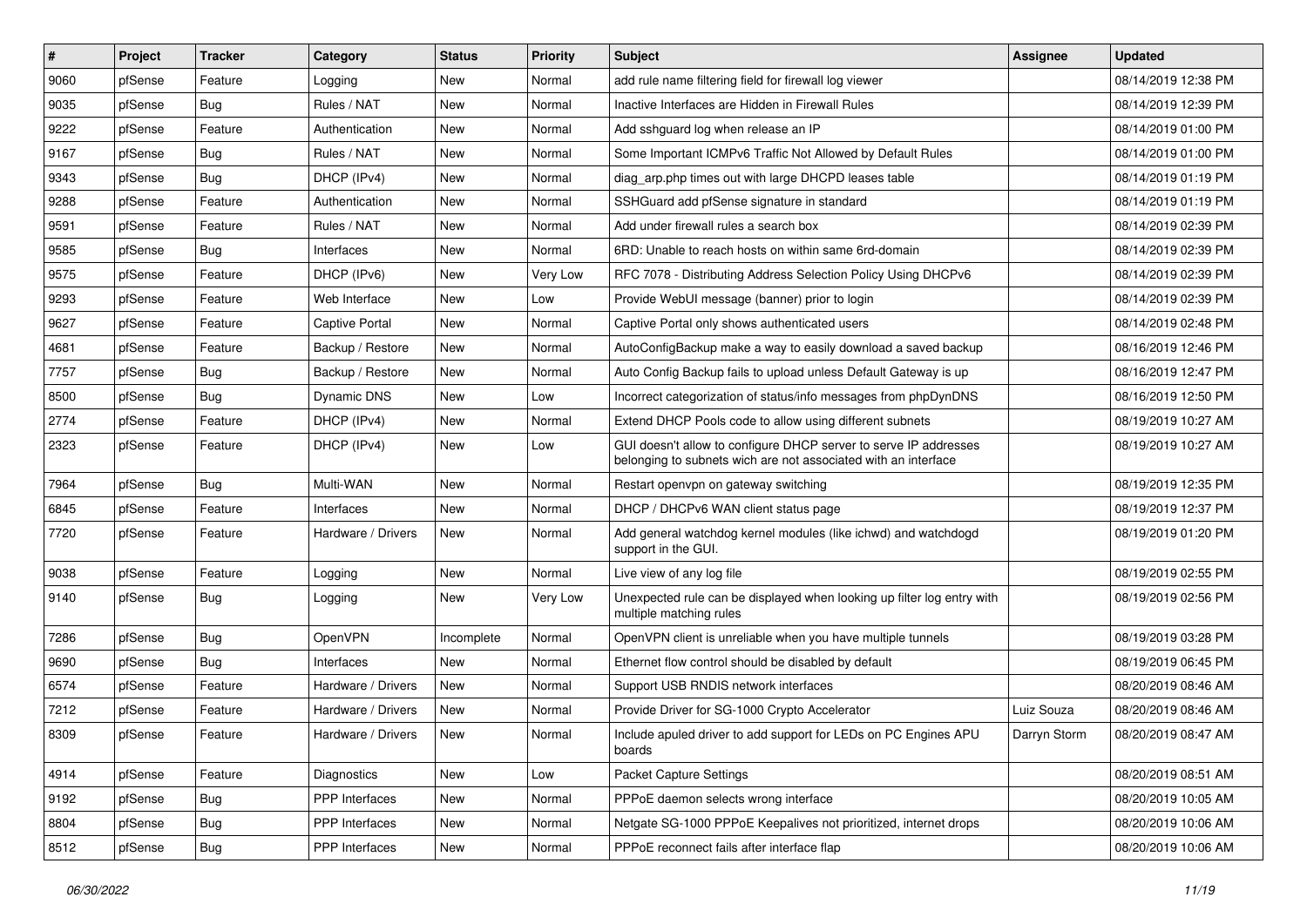| #    | Project | <b>Tracker</b> | Category                                        | <b>Status</b> | <b>Priority</b> | Subject                                                                                                                | Assignee             | <b>Updated</b>      |
|------|---------|----------------|-------------------------------------------------|---------------|-----------------|------------------------------------------------------------------------------------------------------------------------|----------------------|---------------------|
| 1833 | pfSense | Feature        | PPTP                                            | New           | Normal          | PPTP type WAN IPv6 support                                                                                             |                      | 08/20/2019 10:12 AM |
| 3162 | pfSense | Feature        | <b>PPP</b> Interfaces                           | <b>New</b>    | Low             | <b>MLPPP Status of connections</b>                                                                                     |                      | 08/20/2019 10:20 AM |
| 4470 | pfSense | Feature        | <b>IPv6 Router</b><br>Advertisements<br>(RADVD) | New           | Normal          | RA page in GUI                                                                                                         |                      | 08/20/2019 12:20 PM |
| 7303 | pfSense | <b>Bug</b>     | <b>IPv6 Router</b><br>Advertisements<br>(RADVD) | <b>New</b>    | Normal          | ipv6 connectivity lost on pfSense reboot                                                                               |                      | 08/20/2019 12:23 PM |
| 1937 | pfSense | Feature        | Rules / NAT                                     | <b>New</b>    | Normal          | Support for rule groupings                                                                                             |                      | 08/20/2019 12:42 PM |
| 1947 | pfSense | Feature        | Rules / NAT                                     | New           | Normal          | Option to kill all states when creating a block rule                                                                   |                      | 08/20/2019 01:09 PM |
| 7974 | pfSense | Feature        | Dashboard                                       | <b>New</b>    | Normal          | <b>ZFS RAID Monitor Not available</b>                                                                                  |                      | 08/20/2019 01:34 PM |
| 6295 | pfSense | <b>Bug</b>     | <b>Traffic Shaper</b><br>(Limiters)             | <b>New</b>    | Normal          | Crash upon applying CODELQ to untagged parent interface when also<br>applied to daughter VLAN                          | Luiz Souza           | 08/20/2019 02:44 PM |
| 8570 | pfSense | Bug            | <b>XML Parser</b>                               | New           | Normal          | Empty (dn)shaper config gets populated with newline                                                                    |                      | 08/20/2019 02:45 PM |
| 4265 | pfSense | Feature        | UPnP/NAT-PMP                                    | New           | Normal          | UPNP allow use of alias and schedule                                                                                   |                      | 08/20/2019 02:57 PM |
| 4997 | pfSense | Feature        | Rules / NAT                                     | <b>New</b>    | Normal          | Add setting option to choose default log action for new firewall rules                                                 |                      | 08/20/2019 03:29 PM |
| 4456 | pfSense | Feature        | Diagnostics                                     | New           | Normal          | Packet capture additional filtering options                                                                            |                      | 08/20/2019 03:30 PM |
| 5567 | pfSense | Feature        | Dashboard                                       | <b>New</b>    | Low             | CARP status widget does not update in real time                                                                        |                      | 08/20/2019 03:33 PM |
| 2049 | pfSense | Feature        | Rules / NAT                                     | New           | Normal          | Show Auto Generated Rules and Use them to turn features on/off<br>when applicable                                      |                      | 08/20/2019 03:37 PM |
| 6026 | pfSense | <b>Bug</b>     | Rules / NAT                                     | New           | Low             | webinterface, firewall rules, wrapping of columns or visible<br>(horizontal) scrollbar needed when contents doesnt fit | <b>Jared Dillard</b> | 08/20/2019 03:40 PM |
| 5556 | pfSense | Feature        | Diagnostics                                     | <b>New</b>    | Normal          | No error when downloading non-existing file on Diagnostics/Execute                                                     |                      | 08/20/2019 03:43 PM |
| 6602 | pfSense | Feature        | User Manager /<br>Privileges                    | <b>New</b>    | Normal          | Config writes denied via "deny config write" permission should notify<br>as such                                       |                      | 08/20/2019 03:43 PM |
| 6804 | pfSense | Feature        | Diagnostics                                     | <b>New</b>    | Very Low        | Add row counter into Diagnostics -> Edit File                                                                          |                      | 08/20/2019 03:44 PM |
| 1883 | pfSense | Feature        | <b>Traffic Shaper</b><br>(Limiters)             | New           | Normal          | Diag > Limiter Info presentation enhancement                                                                           |                      | 08/20/2019 03:46 PM |
| 7172 | pfSense | Bug            | DHCP (IPv4)                                     | New           | Normal          | Sorting by hostname in Services > DHCP Server > LAN should be<br>"natural" (alphanumeric friendly)                     |                      | 08/20/2019 03:47 PM |
| 7181 | pfSense | Feature        | Rules / NAT                                     | <b>New</b>    | Low             | Add Top and Add Bottom on Seperator                                                                                    |                      | 08/21/2019 08:55 AM |
| 6842 | pfSense | Feature        | Package System                                  | New           | Low             | Package Manager progress bar should indicate overall progress                                                          |                      | 08/21/2019 08:55 AM |
| 6696 | pfSense | <b>Bug</b>     | <b>Traffic Shaper</b><br>(ALTQ)                 | New           | Low             | Add configure link to Status > Queues error message if traffic shaping<br>not configured                               | Jared Dillard        | 08/21/2019 08:55 AM |
| 7373 | pfSense | <b>Bug</b>     | Rules / NAT                                     | New           | Normal          | Firewall schedules GUI needs to be redone from scratch                                                                 |                      | 08/21/2019 08:56 AM |
| 7398 | pfSense | Feature        | <b>Traffic Graphs</b>                           | Assigned      | Normal          | Show average value of bandwidth in/out on Dashboard trafic graph                                                       | <b>Jared Dillard</b> | 08/21/2019 08:56 AM |
| 7418 | pfSense | Feature        | Dynamic DNS                                     | New           | Normal          | Dynamic dns should be sorted interface name                                                                            |                      | 08/21/2019 08:58 AM |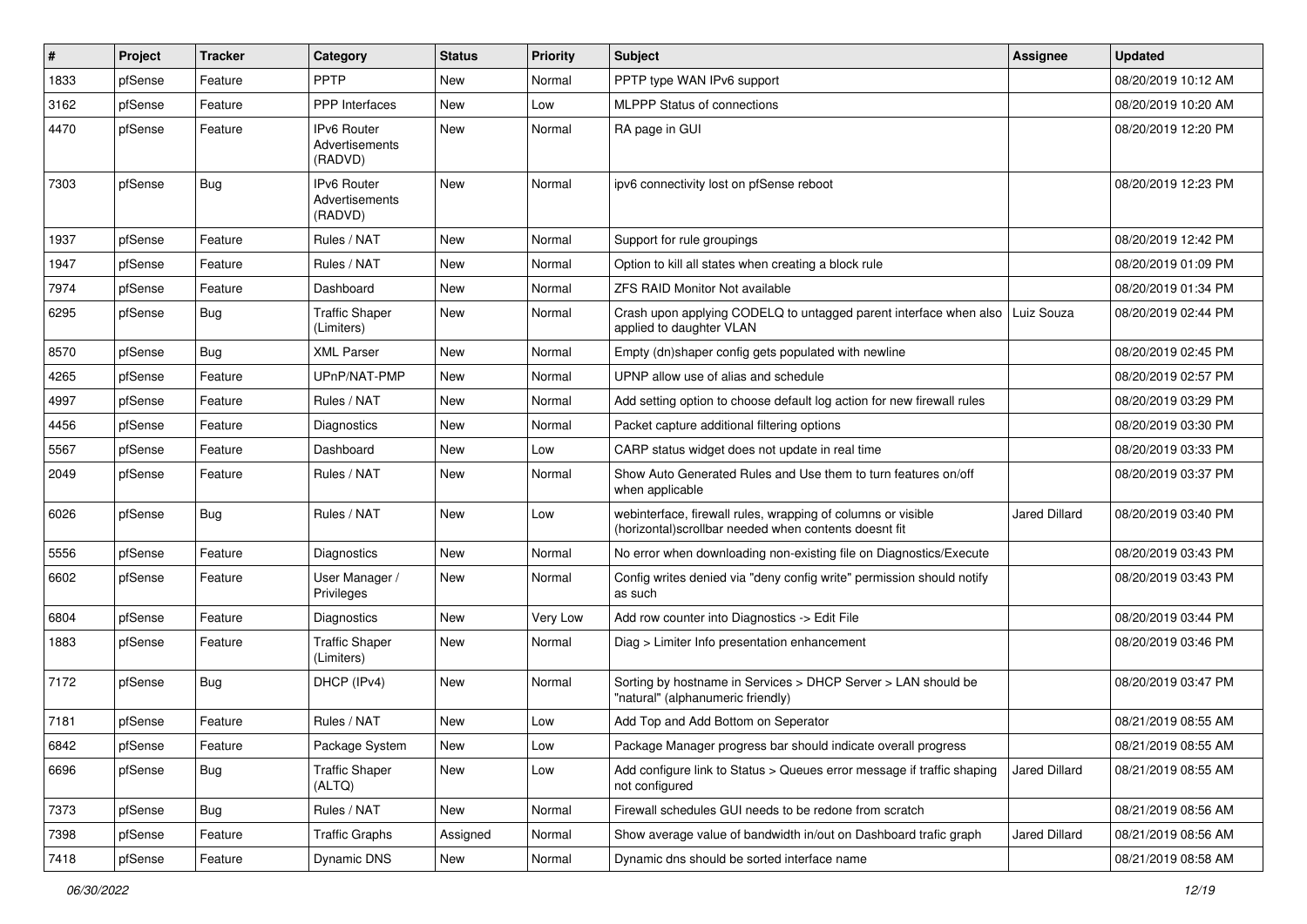| #    | Project | <b>Tracker</b> | Category                        | <b>Status</b> | <b>Priority</b> | <b>Subject</b>                                                                                 | Assignee   | <b>Updated</b>      |
|------|---------|----------------|---------------------------------|---------------|-----------------|------------------------------------------------------------------------------------------------|------------|---------------------|
| 7182 | pfSense | Feature        | Dashboard                       | New           | Normal          | Break up System Widget on the Dashboard                                                        |            | 08/21/2019 08:59 AM |
| 7788 | pfSense | <b>Bug</b>     | Dashboard                       | New           | Low             | Irregular updating of widgets like cpu/uptime on system widget.                                |            | 08/21/2019 09:03 AM |
| 8095 | pfSense | <b>Bug</b>     | Translations                    | New           | Normal          | Unescaped simple quotes break JavaScript features when the French<br>translation is enabled    |            | 08/21/2019 09:06 AM |
| 7781 | pfSense | Feature        | Rules / NAT                     | <b>New</b>    | Normal          | Please Enable Rule Separators on Manual Outbound NAT                                           |            | 08/21/2019 09:07 AM |
| 8316 | pfSense | Feature        | Rules / NAT                     | New           | Low             | expiration date when creating new rules                                                        |            | 08/21/2019 09:11 AM |
| 8483 | pfSense | Feature        | <b>Traffic Shaper</b><br>(ALTQ) | <b>New</b>    | Normal          | Allow user to choose order of Queues status                                                    |            | 08/21/2019 09:12 AM |
| 8558 | pfSense | Feature        | Web Interface                   | New           | Normal          | Add more table sorting in various UI pages                                                     |            | 08/21/2019 09:14 AM |
| 7195 | pfSense | Bug            | Package System                  | New           | Normal          | pkg edit.php - < checkenable fields > tag has no effect on fields other<br>than checkbox/input |            | 08/21/2019 09:15 AM |
| 7082 | pfSense | <b>Bug</b>     | Package System                  | New           | Normal          | pkg edit.php - impossible to use default value with rowhelperfield                             |            | 08/21/2019 09:15 AM |
| 8614 | pfSense | Bug            | DHCP (IPv4)                     | <b>New</b>    | Normal          | Cannot remove Additional BOOTP/DHCP Options                                                    |            | 08/21/2019 09:15 AM |
| 9101 | pfSense | Bug            | <b>Traffic Graphs</b>           | New           | Normal          | Traffic Graphs/Dashboard Slows Downloads Being Performed by the<br>Same Firefox Browser        |            | 08/21/2019 09:18 AM |
| 9253 | pfSense | Feature        | User Manager /<br>Privileges    | New           | Normal          | RFE: True View-Only WebCFG options                                                             |            | 08/21/2019 09:21 AM |
| 8694 | pfSense | Feature        | Authentication                  | <b>New</b>    | Very Low        | Client CA Auth for PFSense WebGui                                                              |            | 08/21/2019 09:25 AM |
| 3771 | pfSense | <b>Bug</b>     | DHCP (IPv4)                     | New           | Normal          | Webinterface and dhcpdcrashes with 500+ static leases                                          |            | 08/21/2019 09:26 AM |
| 7459 | pfSense | Feature        | <b>Diagnostics</b>              | New           | Low             | 'Refresh" button for Diagnostics/Tables display                                                |            | 08/21/2019 09:27 AM |
| 7442 | pfSense | Feature        | <b>Diagnostics</b>              | <b>New</b>    | Low             | Suggestions for Diagnostics / ARP Table and Diagnostics / NDP Table                            |            | 08/21/2019 09:27 AM |
| 1656 | pfSense | Feature        | Diagnostics                     | New           | Normal          | Teach pfctl to kill states by port number                                                      |            | 08/21/2019 09:55 AM |
| 4098 | pfSense | Feature        | Authentication                  | <b>New</b>    | Normal          | Add option to force a password change on login                                                 |            | 08/21/2019 10:31 AM |
| 5825 | pfSense | Feature        | Authentication                  | New           | Normal          | Allow EAP-RADIUS for authentication servers                                                    |            | 08/21/2019 10:32 AM |
| 8170 | pfSense | Feature        | <b>XMLRPC</b>                   | New           | Normal          | XMLRPC Sync deletes entires on remote System                                                   |            | 08/21/2019 10:42 AM |
| 8243 | pfSense | Feature        | <b>XMLRPC</b>                   | New           | Normal          | Sync dashboard settings over xmlrpc                                                            |            | 08/21/2019 10:42 AM |
| 7441 | pfSense | Feature        | DHCP (IPv4)                     | New           | Low             | Display start/end times for Static Mapping leases on DHCP<br>Leases/DHCPv6 Leases              |            | 08/21/2019 10:48 AM |
| 6283 | pfSense | Feature        | DHCP (IPv6)                     | New           | Normal          | Register DHCPv6 leases with DNS resolver                                                       |            | 08/21/2019 10:48 AM |
| 7563 | pfSense | Feature        | L <sub>2</sub> TP               | New           | Normal          | I2tp Suggestion: consider allowing IP/Subnet for the user.                                     |            | 08/21/2019 10:52 AM |
| 8233 | pfSense | Bug            | <b>NAT Reflection</b>           | New           | Very Low        | NAT reflection back to originating host broken when using<br>FQDN-based IP aliases             |            | 08/21/2019 10:53 AM |
| 1979 | pfSense | Feature        | Aliases / Tables                | New           | Normal          | Add some default read-only system aliases                                                      | Jim Pingle | 08/21/2019 11:01 AM |
| 3387 | pfSense | Feature        | Aliases / Tables                | New           | Normal          | process alias urltable Frequency                                                               |            | 08/21/2019 11:01 AM |
| 4195 | pfSense | Feature        | Aliases / Tables                | New           | Low             | Aliases: sections                                                                              |            | 08/21/2019 11:01 AM |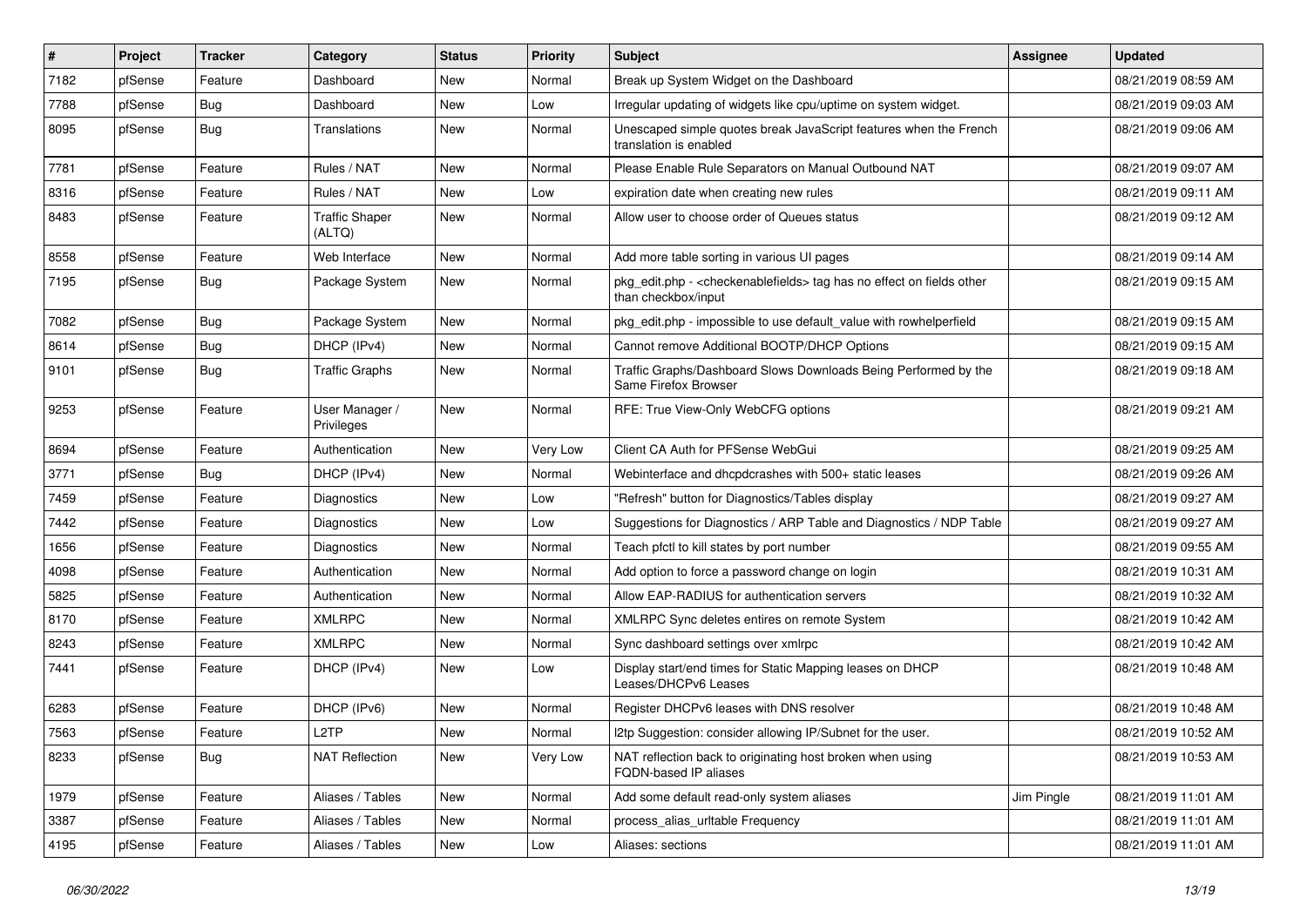| $\vert$ # | Project | <b>Tracker</b> | Category               | <b>Status</b> | <b>Priority</b> | Subject                                                                                     | <b>Assignee</b> | <b>Updated</b>      |
|-----------|---------|----------------|------------------------|---------------|-----------------|---------------------------------------------------------------------------------------------|-----------------|---------------------|
| 5735      | pfSense | Feature        | Aliases / Tables       | New           | Very Low        | Automaticaly add DHCP leases to alias list or make it readable in<br>selected fields        |                 | 08/21/2019 11:01 AM |
| 7665      | pfSense | Bug            | Aliases / Tables       | <b>New</b>    | Normal          | Host range validation for Aliases is not strict enough                                      |                 | 08/21/2019 11:01 AM |
| 6207      | pfSense | Feature        | Rules / NAT            | <b>New</b>    | Normal          | Please, add "THIS IF broadcast" Macro for use in firewall rules                             |                 | 08/21/2019 11:01 AM |
| 3288      | pfSense | Feature        | Rules / NAT            | <b>New</b>    | Normal          | Macros for Interface Networks on Outbound NAT rule Source<br>drop-down                      |                 | 08/21/2019 11:02 AM |
| 336       | pfSense | Feature        | <b>LAGG Interfaces</b> | <b>New</b>    | Normal          | Option to create lagg under assign interfaces                                               |                 | 08/21/2019 11:16 AM |
| 4499      | pfSense | Feature        | <b>LAGG Interfaces</b> | New           | Normal          | pfSense LAGG interfaces; unable to set speed and duplex for<br>member interfaces.           |                 | 08/21/2019 11:16 AM |
| 9453      | pfSense | Bug            | <b>LAGG Interfaces</b> | <b>New</b>    | Normal          | VLAN Interfaces on LAGG get orphaned at boot                                                |                 | 08/21/2019 11:16 AM |
| 9183      | pfSense | Bug            | <b>LAGG Interfaces</b> | New           | Very Low        | OpenVPN Lagg Interface not working after restart or new start                               |                 | 08/21/2019 11:17 AM |
| 8335      | pfSense | Bug            | <b>LAGG Interfaces</b> | New           | Normal          | System hang with LACP downlink to UniFi switch                                              |                 | 08/21/2019 11:18 AM |
| 1388      | pfSense | Feature        | Multi-WAN              | New           | Normal          | 3G outbound failover connection with auto dial-up and hang-up                               |                 | 08/21/2019 11:27 AM |
| 7977      | pfSense | <b>Bug</b>     | Translations           | New           | Normal          | English text shown in stead of translated text (Routing - Gateway<br>groups - edit)         |                 | 08/21/2019 11:28 AM |
| 8846      | pfSense | <b>Bug</b>     | Gateways               | New           | Low             | Misleading gateway error message adding/editing static routes using a<br>disabled interface |                 | 08/21/2019 11:29 AM |
| 9698      | pfSense | Bug            | <b>RRD Graphs</b>      | <b>New</b>    | Normal          | Monitoring graphs do not retain state after auto-refresh                                    |                 | 08/26/2019 02:09 AM |
| 7848      | pfSense | Bug            | <b>Diagnostics</b>     | New           | Low             | NDP Table Sort by Expiration Error                                                          |                 | 08/26/2019 02:56 PM |
| 753       | pfSense | Feature        | OpenVPN                | New           | Normal          | Add OpenVPN foreign option support                                                          |                 | 09/02/2019 10:38 AM |
| 9732      | pfSense | Feature        | DHCP (IPv4)            | <b>New</b>    | Normal          | System UTC time offset in DHCP Option 2                                                     |                 | 09/06/2019 08:39 PM |
| 9737      | pfSense | <b>Bug</b>     | <b>Traffic Graphs</b>  | New           | Normal          | traffic-graphs.js shows incorrect units inside the chart                                    |                 | 09/09/2019 06:35 AM |
| 895       | pfSense | Feature        | <b>PPP</b> Interfaces  | <b>New</b>    | Very Low        | PPP subsystem MPPE/MPPC support                                                             |                 | 09/10/2019 04:24 PM |
| 9755      | pfSense | <b>Bug</b>     | Package System         | New           | Very Low        | package description wrong link<br>https://www.freshports.org/security/openvpn-client-export |                 | 09/13/2019 07:22 AM |
| 9775      | pfSense | Feature        | Backup / Restore       | <b>New</b>    | Normal          | AutoConfigBackup - Rolling per day/hour cap on changes, retention<br>policy                 |                 | 09/20/2019 09:19 AM |
| 6668      | pfSense | Bug            | <b>IPsec</b>           | Feedback      | Normal          | IPSec tunnel + L2TP/IPSec VPN - wrong PSK chosen by pfSense                                 |                 | 09/21/2019 02:07 AM |
| 9800      | pfSense | Feature        | Hardware / Drivers     | <b>New</b>    | Normal          | Add toggle for net.isr.dispatch=deferred in GUI                                             |                 | 09/29/2019 06:18 AM |
| 9805      | pfSense | <b>Bug</b>     | Dynamic DNS            | New           | Normal          | dynDNS cloudflare multiple entries                                                          |                 | 10/02/2019 04:51 PM |
| 9838      | pfSense | Feature        | OpenVPN                | New           | Normal          | PKCS11 support                                                                              |                 | 10/20/2019 02:12 PM |
| 6103      | pfSense | Feature        | <b>DNS Resolver</b>    | New           | Normal          | DNS Resolver Outgoing Interfaces should be able to use Gateway<br>Groups                    |                 | 10/21/2019 08:02 AM |
| 9837      | pfSense | Bug            | Interfaces             | New           | Very Low        | ipv6 is not completely disabled on the interfaces                                           |                 | 10/24/2019 01:16 AM |
| 7248      | pfSense | Feature        | <b>IPsec</b>           | New           | Normal          | Web UI for IPSec settings should warn about poor security choices                           | Jim Pingle      | 10/31/2019 12:15 PM |
| 1268      | pfSense | Feature        | Certificates           | New           | Normal          | Allow mass renewing of certs                                                                |                 | 11/01/2019 03:17 PM |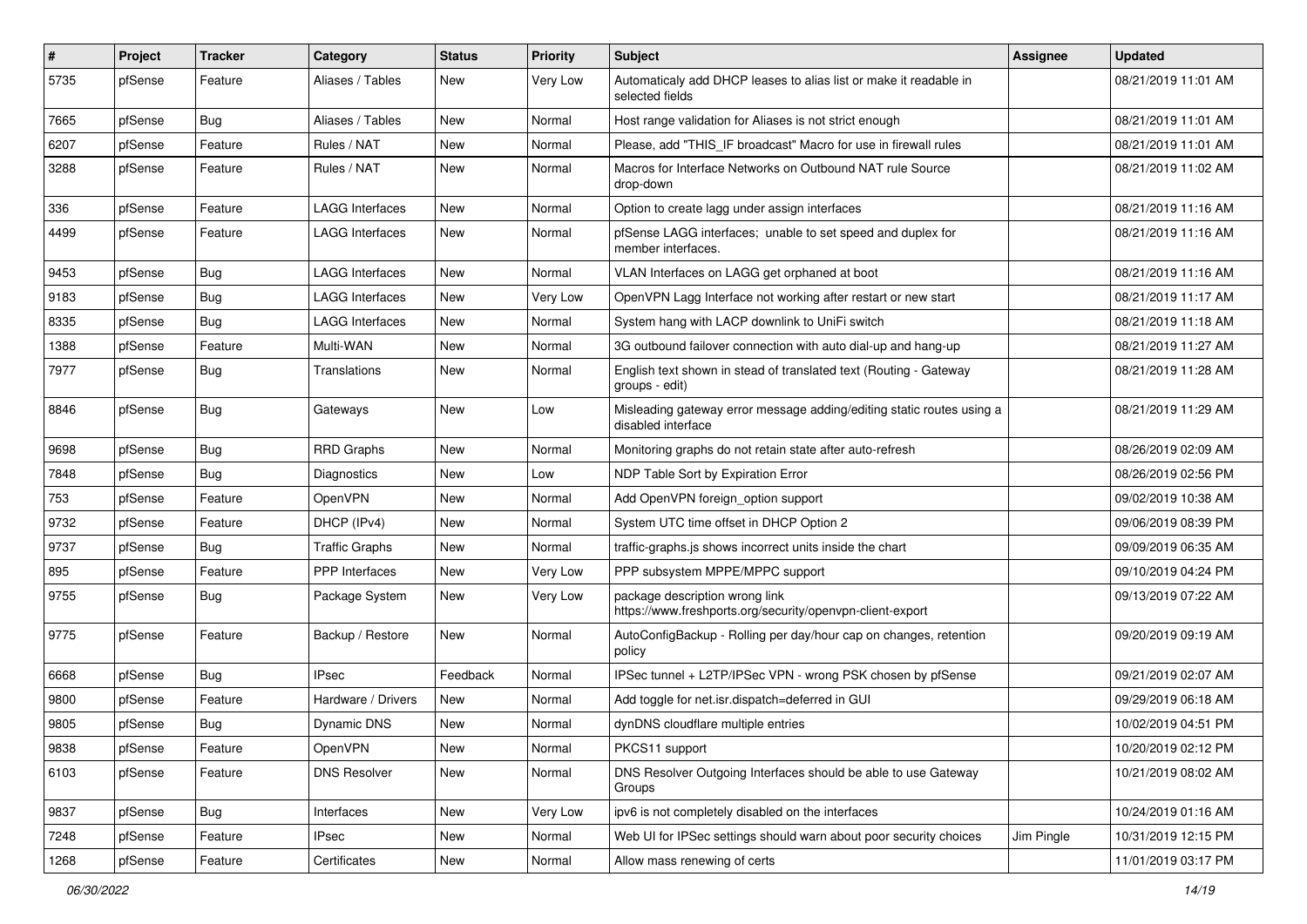| #     | Project | <b>Tracker</b> | Category                                 | <b>Status</b> | <b>Priority</b> | <b>Subject</b>                                                                                                  | <b>Assignee</b>                       | <b>Updated</b>      |
|-------|---------|----------------|------------------------------------------|---------------|-----------------|-----------------------------------------------------------------------------------------------------------------|---------------------------------------|---------------------|
| 9889  | pfSense | Bug            | Certificates                             | New           | Very Low        | CRL check for Intermediate CA CRLs fails                                                                        | Jim Pingle                            | 11/08/2019 11:03 AM |
| 9566  | pfSense | Bug            | <b>Traffic Graphs</b>                    | <b>New</b>    | Normal          | Traffic graph displays traffic incorrectly                                                                      |                                       | 11/18/2019 07:54 AM |
| 7078  | pfSense | Feature        | <b>OpenVPN</b>                           | New           | Low             | Allow reordering of client specific overrides in OpenVPN                                                        |                                       | 11/21/2019 02:48 PM |
| 9937  | pfSense | Feature        | Authentication                           | <b>New</b>    | Normal          | OpenVPN Login User Privilege                                                                                    |                                       | 11/29/2019 08:46 AM |
| 10137 | pfSense | Feature        | Package System                           | <b>New</b>    | Normal          | net-mgmt/arpwatch: Update to 3.0                                                                                |                                       | 12/30/2019 05:16 PM |
| 10143 | pfSense | Bug            | <b>DNS Resolver</b>                      | New           | Normal          | System hostname DNS entry is assigned to the wrong IP on multi-wan<br>setups                                    |                                       | 12/31/2019 02:33 PM |
| 10144 | pfSense | Feature        | Web Interface                            | <b>New</b>    | Low             | Default Sort Order, DHCP Leases                                                                                 |                                       | 12/31/2019 06:47 PM |
| 10150 | pfSense | Bug            | <b>IGMP Proxy</b>                        | <b>New</b>    | Normal          | IGMP Proxy does not scale to hundreds of streams                                                                |                                       | 01/03/2020 02:56 AM |
| 5091  | pfSense | <b>Bug</b>     | Rules / NAT                              | Confirmed     | Very Low        | In rule creation destination ports fields (from and to) are too small to<br>read ports aliases names            |                                       | 01/07/2020 07:48 AM |
| 10199 | pfSense | Todo           | Translations                             | <b>New</b>    | Very Low        | Improve Spanish translation interface                                                                           | Aluisco Miguel<br>Ricardo<br>Mastrapa | 01/22/2020 09:22 AM |
| 10204 | pfSense | Feature        | Interfaces                               | <b>New</b>    | Low             | Possible clarification of Track IPv6 Interface Subnet ID                                                        |                                       | 01/23/2020 01:04 PM |
| 3312  | pfSense | Bug            | <b>IPsec</b>                             | <b>New</b>    | Normal          | Gateway on IPsec rules is not functional in pf                                                                  |                                       | 01/28/2020 10:09 PM |
| 8770  | pfSense | Bug            | Interfaces                               | New           | Normal          | QinQ interfaces always show as active                                                                           |                                       | 02/01/2020 09:47 AM |
| 10250 | pfSense | Feature        | DHCP (IPv4)                              | <b>New</b>    | Very Low        | DHCP lease view by interface                                                                                    |                                       | 02/11/2020 07:47 AM |
| 7420  | pfSense | Bug            | <b>IPsec</b>                             | New           | Normal          | ipsec status freezing                                                                                           |                                       | 02/13/2020 09:09 AM |
| 10258 | pfSense | Feature        | Certificates                             | <b>New</b>    | Very Low        | allow to sign CA                                                                                                |                                       | 02/20/2020 04:20 AM |
| 10271 | pfSense | Bug            | Web Interface                            | <b>New</b>    | Normal          | Large number of VLAN/LANs make "Interfaces" menu hard to access                                                 |                                       | 02/20/2020 04:46 AM |
| 10277 | pfSense | Bug            | Web Interface                            | <b>New</b>    | Normal          | Sorting the log entries does not use year value                                                                 |                                       | 02/24/2020 07:46 AM |
| 9680  | pfSense | Feature        | <b>DHCP Relay</b>                        | <b>New</b>    | Normal          | Seperate DHCP Server and relay per interface                                                                    |                                       | 02/27/2020 10:47 AM |
| 10312 | pfSense | Feature        | Rules / NAT                              | <b>New</b>    | Low             | Reordering of NAT rules without dragging                                                                        |                                       | 03/03/2020 07:28 AM |
| 10310 | pfSense | Bug            | Upgrade                                  | New           | Normal          | Systems with low RAM and several packages may temporarily fail to<br>load large tables after an upgrade         |                                       | 03/03/2020 07:55 AM |
| 10342 | pfSense | Bug            | <b>DNS Resolver</b>                      | New           | Normal          | Unbound domain overrides stop resolving periodically. They only<br>resume after the service has been restarted. |                                       | 03/13/2020 10:35 AM |
| 10345 | pfSense | Feature        | DHCP (IPv4)                              | <b>New</b>    | Normal          | DHCP lease distinction between online and offline                                                               |                                       | 03/16/2020 07:56 AM |
| 3718  | pfSense | Feature        | IPv6 Router<br>Advertisements<br>(RADVD) | New           | Normal          | radvd - enhancement proposal: ability to advertise routes and some<br>fixes - patches attached                  |                                       | 03/22/2020 02:59 PM |
| 6481  | pfSense | <b>Bug</b>     | <b>IPsec</b>                             | New           | Normal          | loading EAP_RADIUS method failed                                                                                |                                       | 03/24/2020 04:25 PM |
| 9179  | pfSense | <b>Bug</b>     | <b>NAT Reflection</b>                    | New           | Normal          | NAT reflection fix implemented for #8604 is causing WebUI and<br>XMLRPC to fail on slave                        |                                       | 03/27/2020 08:01 PM |
| 10000 | pfSense | Bug            | <b>Dynamic DNS</b>                       | New           | Normal          | Azure Dynamic DNS A and AAAA Records for Apex Zone                                                              |                                       | 03/31/2020 09:03 AM |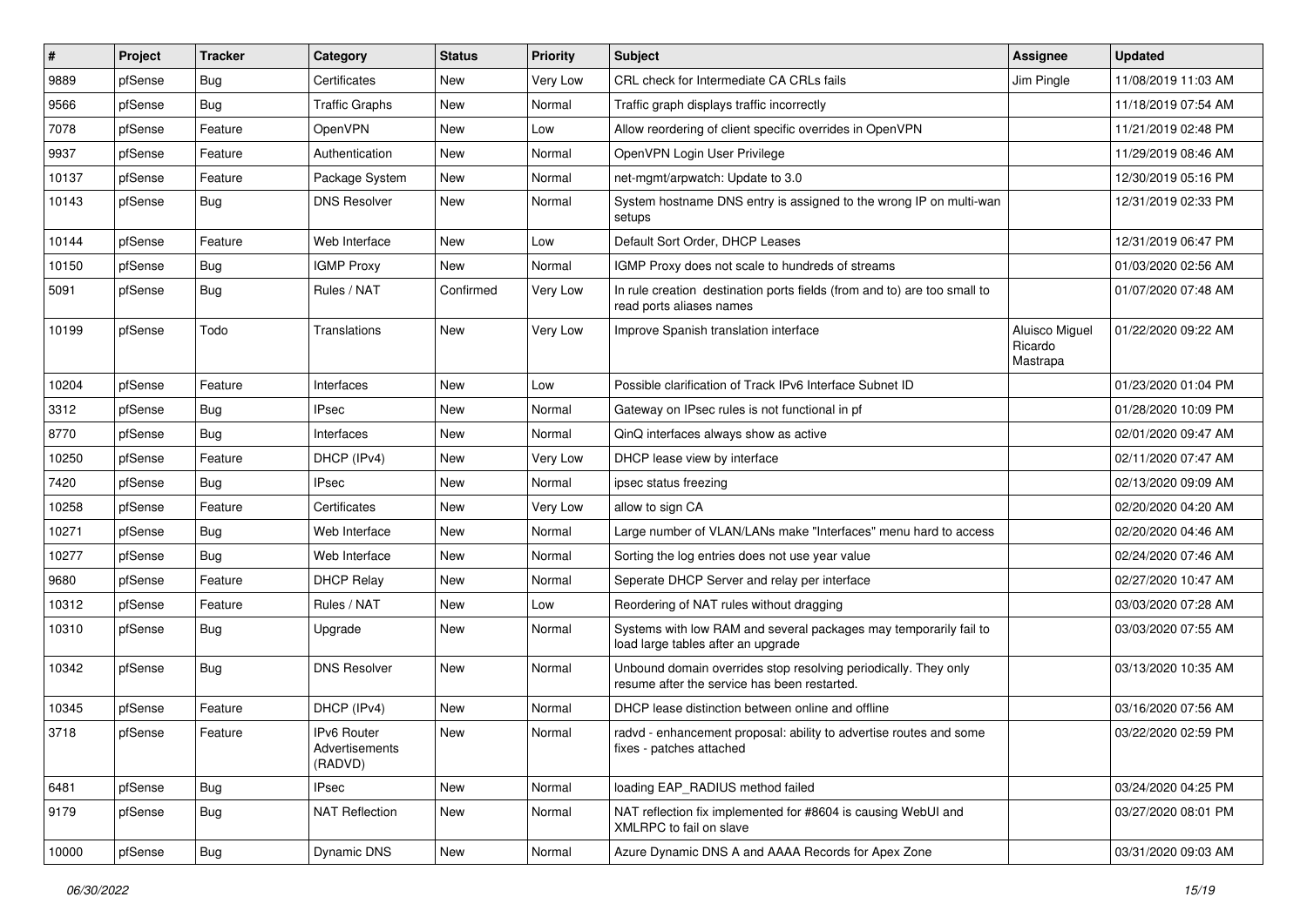| $\#$  | Project | <b>Tracker</b> | Category                        | <b>Status</b> | <b>Priority</b> | Subject                                                                                                | Assignee   | <b>Updated</b>      |
|-------|---------|----------------|---------------------------------|---------------|-----------------|--------------------------------------------------------------------------------------------------------|------------|---------------------|
| 10401 | pfSense | Feature        | Dashboard                       | New           | Normal          | Request: ability to sort/separate stopped/running Service(s) on<br>Dashboard -> Services Status widget |            | 03/31/2020 04:48 PM |
| 10237 | pfSense | Feature        | Upgrade                         | New           | Normal          | Take ZFS snapshot on Upgrade                                                                           |            | 04/07/2020 03:58 PM |
| 9156  | pfSense | Feature        | OpenVPN                         | <b>New</b>    | Normal          | OpenVPN: Add tickbox for 'nopool' directive                                                            |            | 04/14/2020 01:45 PM |
| 10468 | pfSense | Feature        | Web Interface                   | <b>New</b>    | Normal          | Allow to download log files from WebGUI                                                                |            | 04/17/2020 06:17 AM |
| 7260  | pfSense | Feature        | Rules / NAT                     | New           | Normal          | Source OS / p0f Database Missing Modern Operating Systems                                              |            | 04/18/2020 02:25 AM |
| 10514 | pfSense | Feature        | Web Interface                   | New           | Normal          | Add to every page an unparsed Notes field for administrative reference                                 |            | 04/30/2020 06:32 PM |
| 10493 | pfSense | Bug            | <b>IPsec</b>                    | New           | Normal          | filter_get_vpns_list() issues                                                                          |            | 05/06/2020 01:07 AM |
| 8775  | pfSense | Feature        | Authentication                  | <b>New</b>    | Very Low        | Use SRV record for LDAP Authentication                                                                 |            | 05/06/2020 07:49 AM |
| 8343  | pfSense | Bug            | Gateways                        | <b>New</b>    | Normal          | Gateway Routes (Default Routes) not removed in Kernel when<br>removed from GUI                         |            | 05/14/2020 01:22 AM |
| 6228  | pfSense | Feature        | <b>Operating System</b>         | New           | Normal          | Please provide a means for IGMPv3 and MLDv2 support                                                    |            | 05/20/2020 03:21 PM |
| 10467 | pfSense | Feature        | Notifications                   | <b>New</b>    | Very Low        | Email alert functionality for system health                                                            |            | 05/21/2020 06:02 AM |
| 10581 | pfSense | Feature        | Logging                         | New           | Normal          | Provide ability to disable nginx access logging to remote syslog server                                |            | 05/21/2020 08:36 PM |
| 8324  | pfSense | Bug            | Hardware / Drivers              | <b>New</b>    | Normal          | bxe cards require promisc for OSPF                                                                     | Luiz Souza | 05/25/2020 03:19 PM |
| 10577 | pfSense | Bug            | Hardware / Drivers              | Feedback      | Normal          | intel x553 (c3000 chipset) loading x520 driver                                                         |            | 05/28/2020 03:59 AM |
| 2983  | pfSense | Feature        | DHCP (IPv4)                     | New           | Normal          | DHCPD: Add vendor-class-identifier and MAC-OIDs                                                        |            | 05/29/2020 09:24 PM |
| 10621 | pfSense | Feature        | Hardware / Drivers              | Feedback      | Normal          | Update system.inc/system_identify_specific_platform() update to<br>accommodate AWS, Azure and GCP      |            | 06/02/2020 03:16 PM |
| 8087  | pfSense | Bug            | Authentication                  | <b>New</b>    | Normal          | Provide Calling-Station-ID to RADIUS backed VPN connections                                            |            | 06/06/2020 05:36 AM |
| 10651 | pfSense | Feature        | OpenVPN                         | <b>New</b>    | Normal          | Remove/replace deprecated OpenVPN options                                                              |            | 06/10/2020 11:32 AM |
| 8464  | pfSense | Bug            | Wireless                        | New           | Very Low        | Wireless USB card does not connect to WiFi automatically after<br>reboot/halt                          |            | 06/19/2020 03:44 AM |
| 7986  | pfSense | Bug            | Wireless                        | <b>New</b>    | Normal          | WLAN card no longer properly initialized under 2.4.0                                                   |            | 06/19/2020 08:08 AM |
| 8712  | pfSense | Feature        | <b>Traffic Shaper</b><br>(ALTQ) | New           | Normal          | QOS on ipsec links                                                                                     |            | 06/22/2020 06:27 AM |
| 10701 | pfSense | Bug            | Web Interface                   | New           | Very Low        | Firewall Log too wide with Rule Description Column                                                     |            | 06/25/2020 07:36 AM |
| 10715 | pfSense | Bug            | <b>DHCP Relay</b>               | New           | Normal          | DHCPv6 relay always uses the "first" IPv6 address of an interface                                      |            | 06/29/2020 05:01 AM |
| 10712 | pfSense | Bug            | Rules / NAT                     | New           | Normal          | "default allow LAN IPv6 to any" rule does not work right after boot<br>when using IPv6 PD              |            | 06/30/2020 12:17 AM |
| 10718 | pfSense | Feature        | Notifications                   | New           | Normal          | Email notifications - add new field to enter a from: name                                              |            | 07/01/2020 09:08 AM |
| 9876  | pfSense | Feature        | <b>Operating System</b>         | New           | Normal          | PFsense on KVM: Web interface hint to disable "Hardware Checksum<br>Offloading"                        |            | 07/03/2020 07:11 AM |
| 10729 | pfSense | <b>Bug</b>     | Package System                  | New           | Normal          | Certificate verification failed for pkg.freebsd.org                                                    |            | 07/05/2020 01:12 AM |
| 9717  | pfSense | Feature        | Web Interface                   | New           | Low             | Search box for pfsense ?                                                                               |            | 07/05/2020 02:14 PM |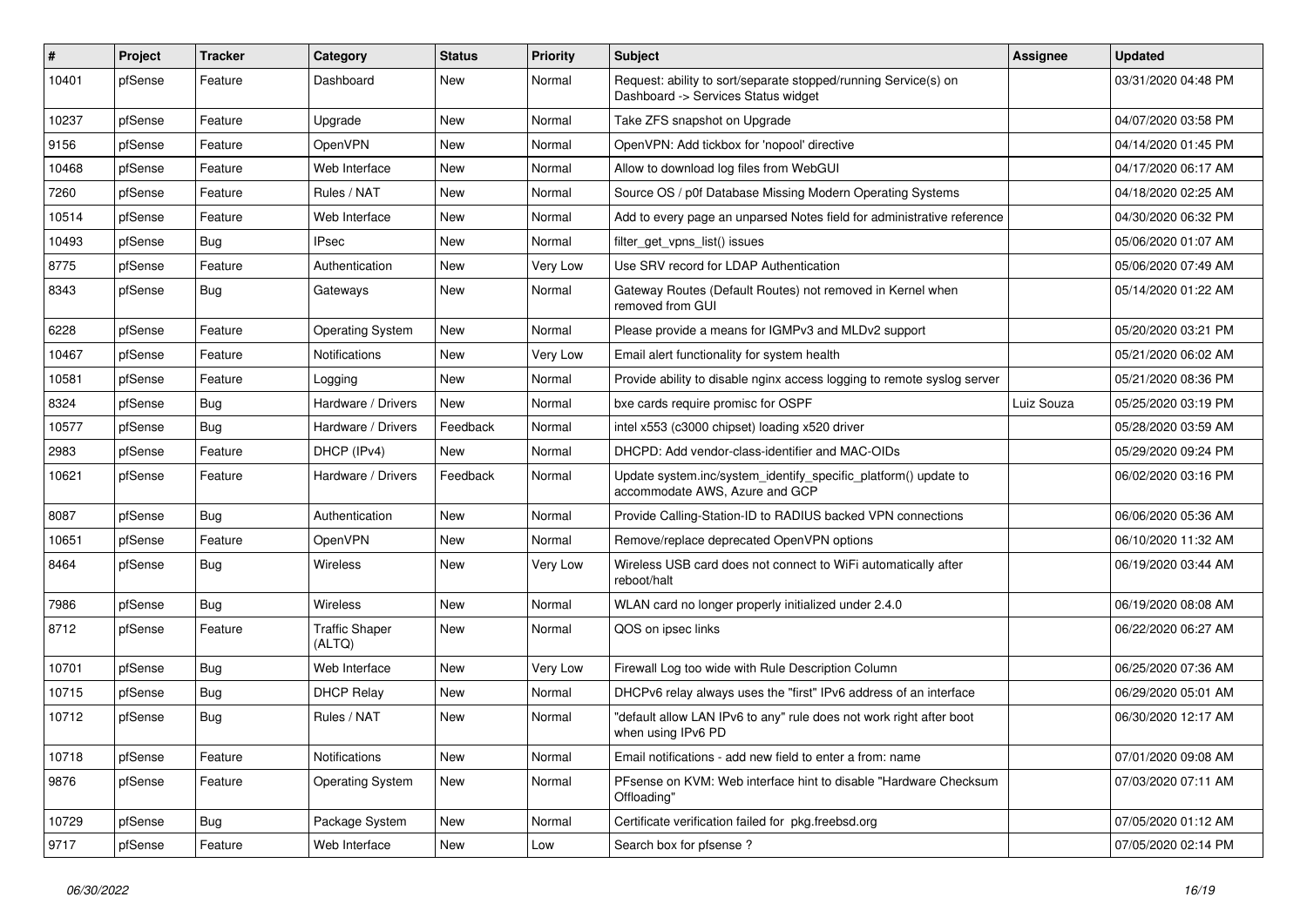| $\pmb{\#}$ | Project | Tracker    | Category                        | <b>Status</b> | Priority | <b>Subject</b>                                                                                                               | Assignee               | <b>Updated</b>      |
|------------|---------|------------|---------------------------------|---------------|----------|------------------------------------------------------------------------------------------------------------------------------|------------------------|---------------------|
| 8502       | pfSense | Bug        | Web Interface                   | Confirmed     | Low      | main (top) menu items do not drop down in some cases                                                                         |                        | 07/06/2020 02:39 PM |
| 10731      | pfSense | Feature    | <b>XMLRPC</b>                   | <b>New</b>    | Very Low | XML-sync primary/secondary config flag                                                                                       |                        | 07/06/2020 03:52 PM |
| 6544       | pfSense | Feature    | DHCP (IPv4)                     | <b>New</b>    | Very Low | RFC 3046 DHCP Option 82 support (and RFC 3315/4649/4580 for<br>IPv6                                                          |                        | 07/13/2020 02:14 AM |
| 8380       | pfSense | Bug        | <b>OpenVPN</b>                  | <b>New</b>    | Normal   | OpenVPN RADIUS password length is not constant                                                                               | Jim Pingle             | 07/17/2020 11:46 AM |
| 10584      | pfSense | <b>Bug</b> | Hardware / Drivers              | New           | Normal   | SG-3100 with M.2: shutdown instead of reboot                                                                                 |                        | 07/21/2020 03:08 AM |
| 8820       | pfSense | <b>Bug</b> | Rules / NAT                     | <b>New</b>    | Low      | System/Advanced/Misc - "Do not kill connections when schedule<br>expires" UN-checked still leaves existing connections open. |                        | 07/28/2020 10:59 AM |
| 10802      | pfSense | Feature    | DHCP (IPv4)                     | <b>New</b>    | Very Low | Seperator for DHCP Static Mapped leases                                                                                      |                        | 07/31/2020 10:30 AM |
| 10805      | pfSense | Feature    | Hardware / Drivers              | New           | Normal   | Intel QAT (QuickAssist) encryption support for PfSense                                                                       |                        | 07/31/2020 03:13 PM |
| 10822      | pfSense | <b>Bug</b> | DHCP (IPv6)                     | New           | Normal   | Deprecated IPv6 prefix won't be announced as deprecated to clients                                                           |                        | 08/10/2020 09:23 AM |
| 10833      | pfSense | Bug        | Configuration<br>Backend        | New           | Normal   | unbound exits on configuration error when link status flaps on LAN<br>interface                                              |                        | 08/13/2020 11:53 PM |
| 10839      | pfSense | Feature    | <b>Traffic Shaper</b><br>(ALTQ) | New           | Normal   | Add popular messengers to the Traffic Shaper Wizard                                                                          |                        | 08/18/2020 10:07 AM |
| 10765      | pfSense | Bug        | Authentication                  | New           | Normal   | Ampersands in Idap_extended_query are escaped twice                                                                          |                        | 09/02/2020 07:55 AM |
| 4591       | pfSense | Feature    | <b>IPsec</b>                    | New           | Normal   | IPSec Failover Support for IP Addresses instead of Dynamic DNS /<br>Failover Group                                           |                        | 09/04/2020 12:17 AM |
| 9130       | pfSense | Feature    | DHCP (IPv4)                     | New           | Normal   | Request ID [#INC-16195]: DHCP - PXE Boot                                                                                     |                        | 09/10/2020 01:39 PM |
| 4298       | pfSense | Bug        | <b>SNMP</b>                     | Assigned      | Very Low | Excessive errors from snmpd                                                                                                  | Luiz Souza             | 09/13/2020 08:21 AM |
| 10890      | pfSense | Feature    | Interfaces                      | New           | Normal   | Allow multiple assigned interfaces to track status of a single switch<br>port                                                |                        | 09/14/2020 07:20 AM |
| 8432       | pfSense | <b>Bug</b> | Dynamic DNS                     | New           | Normal   | Dynamic DNS Client gives an error that it can't find IPv6 address when<br>WAN interface is a LAGG                            |                        | 09/17/2020 05:23 AM |
| 7671       | pfSense | Feature    | Gateway Monitoring              | New           | Normal   | Gateway Monitoring Via Custom Script or Telnet.                                                                              |                        | 09/18/2020 02:59 PM |
| 6457       | pfSense | Feature    | Installer                       | New           | Normal   | Allow ability to configure AWS EC2 AMI via userdata                                                                          |                        | 09/21/2020 02:54 PM |
| 10645      | pfSense | Feature    | Package System                  | New           | Very Low | Choosing active repo after restoring config but before starting pkgs<br>auto-installing                                      |                        | 09/22/2020 01:04 PM |
| 6167       | pfSense | Bug        | <b>IPsec</b>                    | Confirmed     | Normal   | IPsec IPComp not working                                                                                                     | George<br>Neville-Neil | 09/22/2020 06:07 PM |
| 1683       | pfSense | Feature    | Rules / NAT                     | New           | Normal   | PF scrub min-ttl option                                                                                                      |                        | 09/23/2020 01:52 AM |
| 6960       | pfSense | Feature    | DHCP (IPv4)                     | New           | Normal   | Consider replacing ISC DHCP server with KEA DHCP                                                                             |                        | 09/24/2020 01:59 PM |
| 4776       | pfSense | Feature    | Wireless                        | New           | Normal   | Add 802.1x dynamic vlan support                                                                                              |                        | 10/02/2020 07:42 AM |
| 9718       | pfSense | Feature    | Diagnostics                     | New           | Low      | Make diag states summary table sortable                                                                                      |                        | 10/06/2020 09:12 AM |
| 9353       | pfSense | <b>Bug</b> | Dashboard                       | New           | Low      | PHPSession errors from limited access to dashboard and widgets                                                               |                        | 10/06/2020 09:31 AM |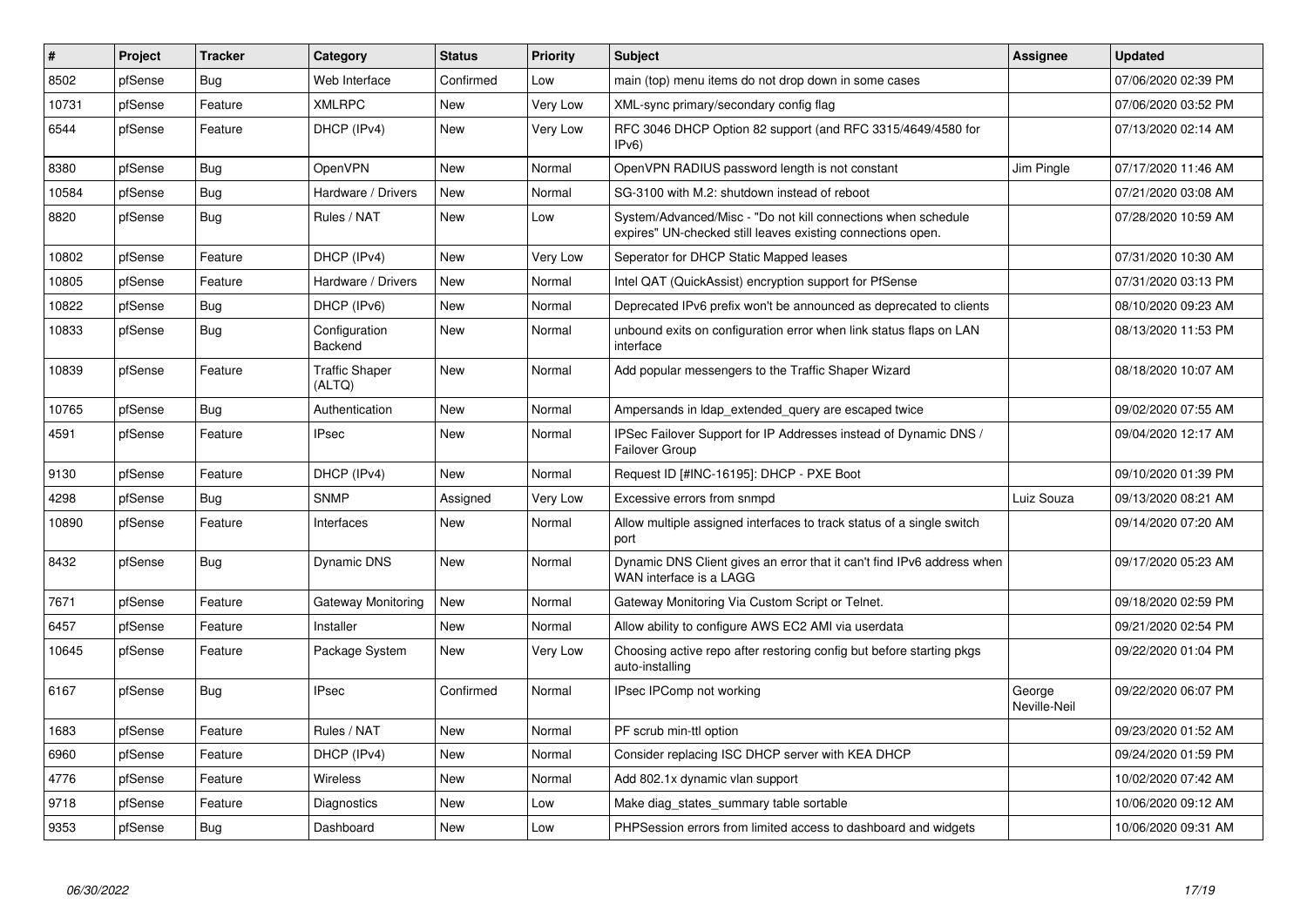| #     | <b>Project</b> | <b>Tracker</b> | Category                        | <b>Status</b>                 | <b>Priority</b> | <b>Subject</b>                                                                                                          | Assignee              | <b>Updated</b>      |
|-------|----------------|----------------|---------------------------------|-------------------------------|-----------------|-------------------------------------------------------------------------------------------------------------------------|-----------------------|---------------------|
| 10714 | pfSense        | Bug            | DHCP (IPv6)                     | <b>New</b>                    | Normal          | radyd only gives out the prefix of the "first" IPv6 address of an<br>interface                                          |                       | 10/06/2020 01:03 PM |
| 10952 | pfSense        | Bug            | Rules / NAT                     | New                           | Low             | Inconsistency in Subnet Defaults Between Firewall Rules and Interface<br><b>Address Assignments</b>                     |                       | 10/09/2020 12:50 PM |
| 8149  | pfSense        | Feature        | <b>NTPD</b>                     | <b>New</b>                    | Normal          | <b>NTPsec</b>                                                                                                           |                       | 10/11/2020 10:59 AM |
| 1257  | pfSense        | Feature        | Certificates                    | <b>Pull Request</b><br>Review | Normal          | Handle encypted CA/Certificate private keys                                                                             |                       | 10/12/2020 07:12 AM |
| 10904 | pfSense        | Feature        | <b>DHCP Relay</b>               | <b>Pull Request</b><br>Review | Normal          | Support vti interfaces in dhcrelay                                                                                      | Luiz Souza            | 10/12/2020 07:35 AM |
| 9970  | pfSense        | Feature        | <b>Captive Portal</b>           | New                           | Low             | Captive Portal and SAML2 Integration                                                                                    | Mauro Braggio         | 10/12/2020 07:39 AM |
| 7287  | pfSense        | Feature        | <b>NTPD</b>                     | New                           | Normal          | NTP add support for ACTS ref clock                                                                                      |                       | 10/12/2020 07:45 AM |
| 7405  | pfSense        | Feature        | DHCP (IPv4)                     | <b>New</b>                    | Normal          | Ability to add dhcp host reservations from "Diagnostics -> ARP table"                                                   |                       | 10/12/2020 08:22 AM |
| 3377  | pfSense        | Feature        | <b>Captive Portal</b>           | <b>New</b>                    | Normal          | OAuth2 authentication in captive portal                                                                                 | Jim Thompson          | 10/19/2020 09:13 AM |
| 6742  | pfSense        | Feature        | Authentication                  | New                           | Normal          | OAuth2 authentication for OpenVPN (and for FreeRadius)                                                                  | Jim Thompson          | 10/19/2020 09:19 AM |
| 10980 | pfSense        | <b>Bug</b>     | <b>Operating System</b>         | New                           | Normal          | rc.local is executed at login by rc.initial, and not at boot time.                                                      |                       | 10/19/2020 09:39 AM |
| 10995 | pfSense        | Feature        | <b>Operating System</b>         | <b>New</b>                    | Low             | Remove VMware MSI-X from the PCI blacklist.                                                                             |                       | 10/20/2020 11:40 AM |
| 11004 | pfSense        | Feature        | DHCP (IPv4)                     | New                           | Low             | DHCP reservations with no IP address show entries in DHCP leases                                                        |                       | 10/26/2020 07:22 AM |
| 10325 | pfSense        | <b>Bug</b>     | <b>Notifications</b>            | New                           | Normal          | System/Advanced/Notifications/E-Mail - SMTP Notification E-Mail auth<br>password Unexpected Bahaviour                   |                       | 10/30/2020 08:17 AM |
| 9349  | pfSense        | Bug            | <b>IPsec</b>                    | Confirmed                     | Normal          | IPSec service start/stop/restart fails after settings change                                                            | Markus<br>Stockhausen | 10/30/2020 01:33 PM |
| 8192  | pfSense        | Bug            | Gateway Monitoring              | New                           | Low             | dpinger - Change in ISP link-local IPv6 address drops connectivity                                                      | Luiz Souza            | 11/05/2020 07:31 AM |
| 8263  | pfSense        | <b>Bug</b>     | <b>Traffic Shaper</b><br>(ALTQ) | New                           | Normal          | Cannot create a nonlinear `Link Share` service curve because of: "the<br>sum of the child bandwidth higher than parent" |                       | 11/05/2020 07:31 AM |
| 10875 | pfSense        | Bug            | Gateways                        | New                           | Normal          | PPP periodic reset does not fully restore gateway group round-robin<br>functionality                                    | Luiz Souza            | 11/05/2020 07:44 AM |
| 10280 | pfSense        | Feature        | Dashboard                       | New                           | Low             | DHCP Leases widget                                                                                                      |                       | 11/07/2020 09:18 PM |
| 11056 | pfSense        | Feature        | Interfaces                      | New                           | Normal          | Add option to disable flow-control on interfaces in GUI                                                                 |                       | 11/11/2020 04:41 PM |
| 10726 | pfSense        | <b>Bug</b>     | Rules / NAT                     | New                           | Normal          | Sticky-connections option is bugged - sticky-address cannot be<br>redefined                                             |                       | 11/12/2020 10:12 AM |
| 4740  | pfSense        | Bug            | Wireless                        | New                           | Normal          | Intel wireless kernel panic in infrastructure mode with WPA                                                             |                       | 11/13/2020 08:38 AM |
| 6321  | pfSense        | <b>Bug</b>     | L <sub>2</sub> TP               | New                           | Normal          | Problem with connecting I2tp over ipsec from android and windows                                                        |                       | 11/13/2020 11:01 AM |
| 8325  | pfSense        | Bug            | UPnP/NAT-PMP                    | New                           | Normal          | UPnP not available for pppoe-Clients                                                                                    |                       | 11/15/2020 10:33 AM |
| 6333  | pfSense        | Bug            | Gateway Monitoring              | Confirmed                     | Normal          | Bootup starts/restarts dpinger multiple times                                                                           | Luiz Souza            | 11/16/2020 01:11 PM |
| 11084 | pfSense        | Feature        | <b>Dynamic DNS</b>              | <b>New</b>                    | Normal          | Dynamic DNS include option to specify virtual IP addresses                                                              |                       | 11/19/2020 01:26 PM |